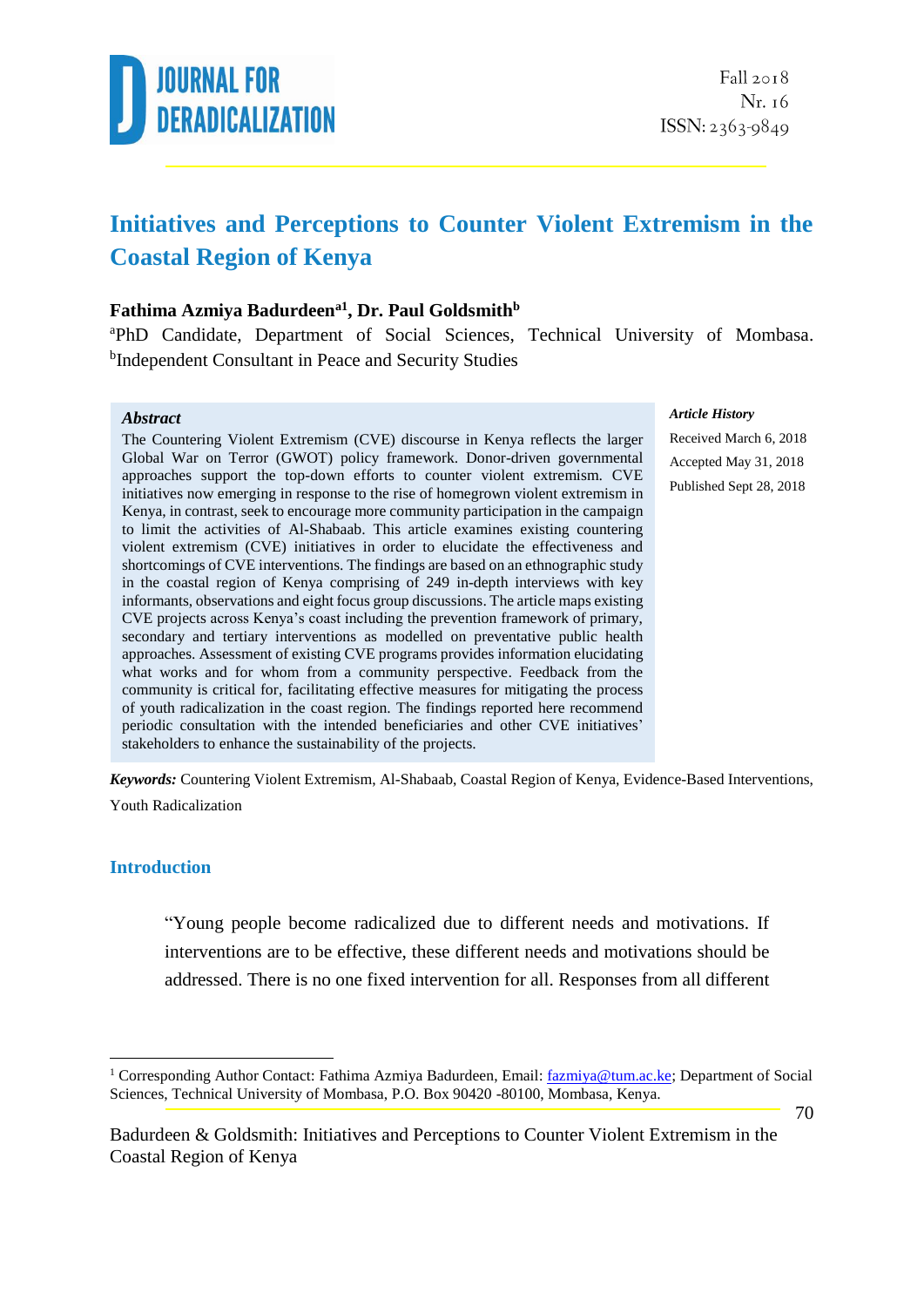

Fall 2018 Nr. 16 ISSN: 2363-9849

stakeholders are needed for mitigating youth radicalization and recruitment for the Al-Shabaab"<sup>2</sup>

Youth radicalization and recruitment by the Al-Shabaab Islamist insurgency<sup>3</sup> has become a core security concern in Kenya since the Kenyan Defense Forces (KDF) military intervention into Somalia in October 2011. The intention was to create a buffer to prevent Al-Shabaab extremism spilling into Kenya, but the occupation of the Jubaland region instead exacerbated problems of homegrown radicalization and recruitment (International Crisis Group, 2014). Al-Shabaab recruiters succeed by tapping into long-standing grievances associated with the poverty and neglect of the peripheral coastal and north-eastern regions during the post-independence era (Badurdeen, 2012; International Crisis Group, 2014). The magnitude of the youth radicalization and recruitment problem prompted the state's security agencies and development partners to formulate and execute counter terrorism, radicalization and de-radicalization policies (Prevention of Terrorism Act – 2012; Security Laws (Amendment) Act – 2014; and, the National Strategy to Counter Violent Extremism, in 2016) based on the globally framed countering violent extremism (CVE) discourse (Global Counter Terrorism Strategy – 2006)

Countering radicalization and recruitment requires a spectrum of multi-faceted initiatives including apprehending extremist leaders and radical entrepreneurs, increasing development investments in marginalized areas of the coast and the north eastern regions, rehabilitation of radicalized former combatants, and promoting values of inclusivity to mitigate the spread of extremist ideology. This entails interventions addressing the three prevention levels of the public health model (primary, secondary and tertiary). Primary prevention is a broad approach aimed at the whole society. Interventions at this level aim at mitigating the root causes of extremist behavior by addressing social grievances that drive populations to violent

<sup>2</sup> Interview, NGO Personnel, March 02, 2016.

<sup>&</sup>lt;sup>3</sup> Al-Shabaab known as the 'Youth' is a Jihadist fundamentalist group in East Africa originating from Somalia. The insurgency movement originated as a hard-lined youth militant group under the Islamic Courts Union (ICU) in Somalia. The movement aimed to wage Jihad against the enemies of Islam and engaged in combat against the Federal Government of Somalia and the African Union Mission to Somalia (AMISOM). The movement has attracted youth from Kenya and other countries from East Africa.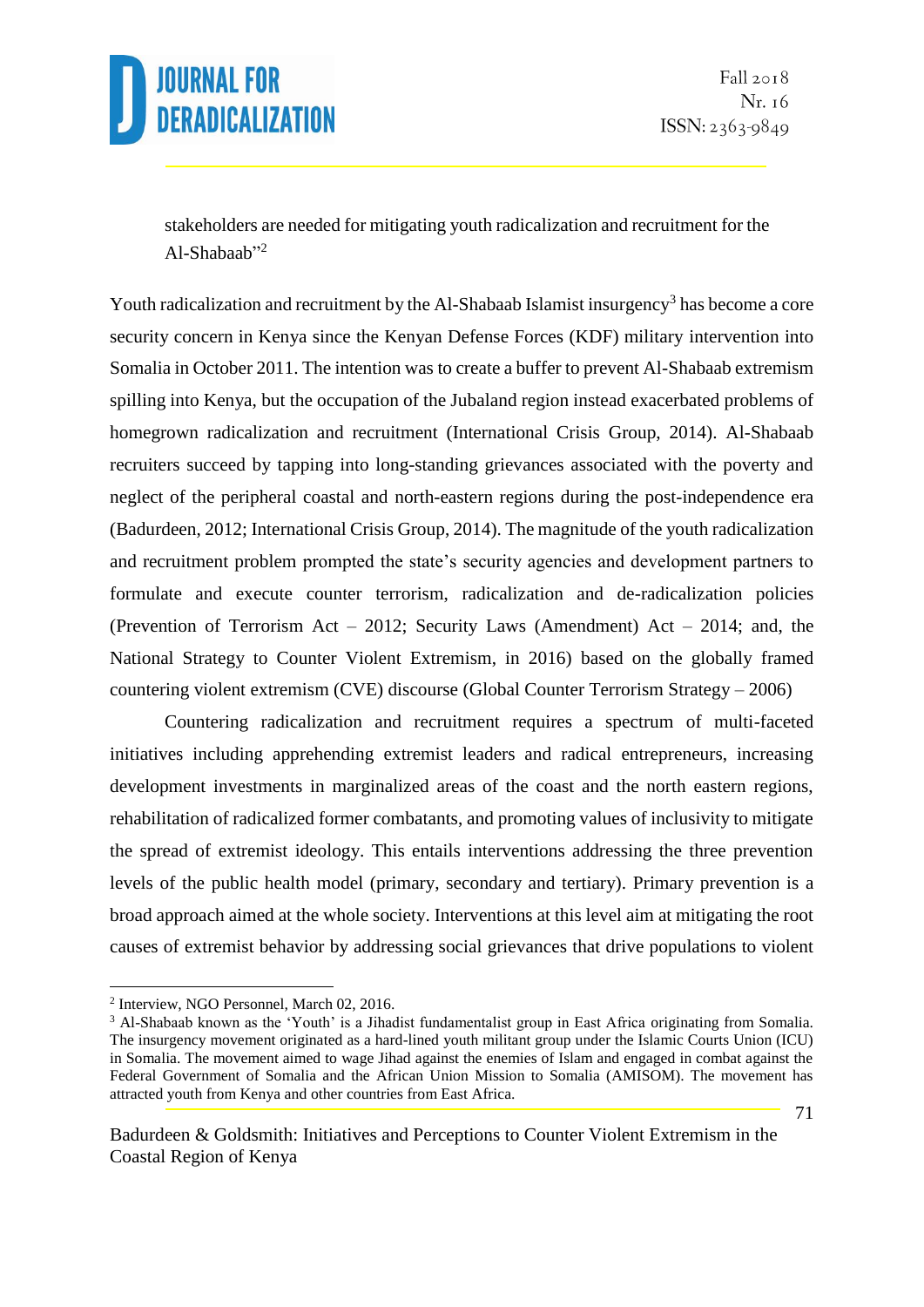<u>.</u>

extremism. Secondary prevention aims at individual and groups identified as at risk $4$  for violent extremism. Interventions at this level target the prevention of radicalization progression and reducing attempt for future radicalization. Tertiary prevention focuses on radicalized individuals or groups actively planning, recruiting for violent extremist cause (Challgren, et al. 2016).

As in many parts of the world, in Kenya the umbrella term Countering Violent Extremism (CVE) refers to efforts to prevent and counter the process of radicalization leading to terrorism. This article uses the term CVE to explain interventions aimed at mitigating violent extremism with regard to Al-Shabaab's activities in Kenya. In this article, CVE refers to current policies and practices for preventing and countering radicalization and recruitment into violent extremism and terrorism. Over the longer run, CVE is a core component of a nation's larger counter terrorism framework and strategy. The definition includes interventions ranging from community awareness, civic education, countering extremist narratives, community engagement, community policing, counter recruitment strategies, disengagement and demobilization, and rehabilitation for individuals who had engaged in violent extremism.

This article examines ongoing CVE initiatives in the coastal region of Kenya based on narratives and observations concerning their effectiveness and gaps. The study focuses on how respondents involved in coastal CVE initiatives felt about the programs' impact on the ground. This was important to understand the effectiveness of CVE programmes in the coastal region and to understand the impact of the programmes at different levels of interventions: primary, secondary and tertiary. The article is divided into three parts. The first section describes the evolving CVE discourse and interventions in Kenya. The second section maps the CVE interventions at primary, secondary and tertiary levels as defined by the public health model. The final section provides the conclusion highlighting the pathway for enhancing CVE interventions in coastal Kenya.

<sup>4</sup> This includes individuals or groups at risk for Al-Shabaab radicalization or recruitment, such as individuals prone to violent gangs or crimes, drug abuse, live in particular hotspots for radicalization or have friends or family members associated to the Al-Shabaab.

Badurdeen & Goldsmith: Initiatives and Perceptions to Counter Violent Extremism in the Coastal Region of Kenya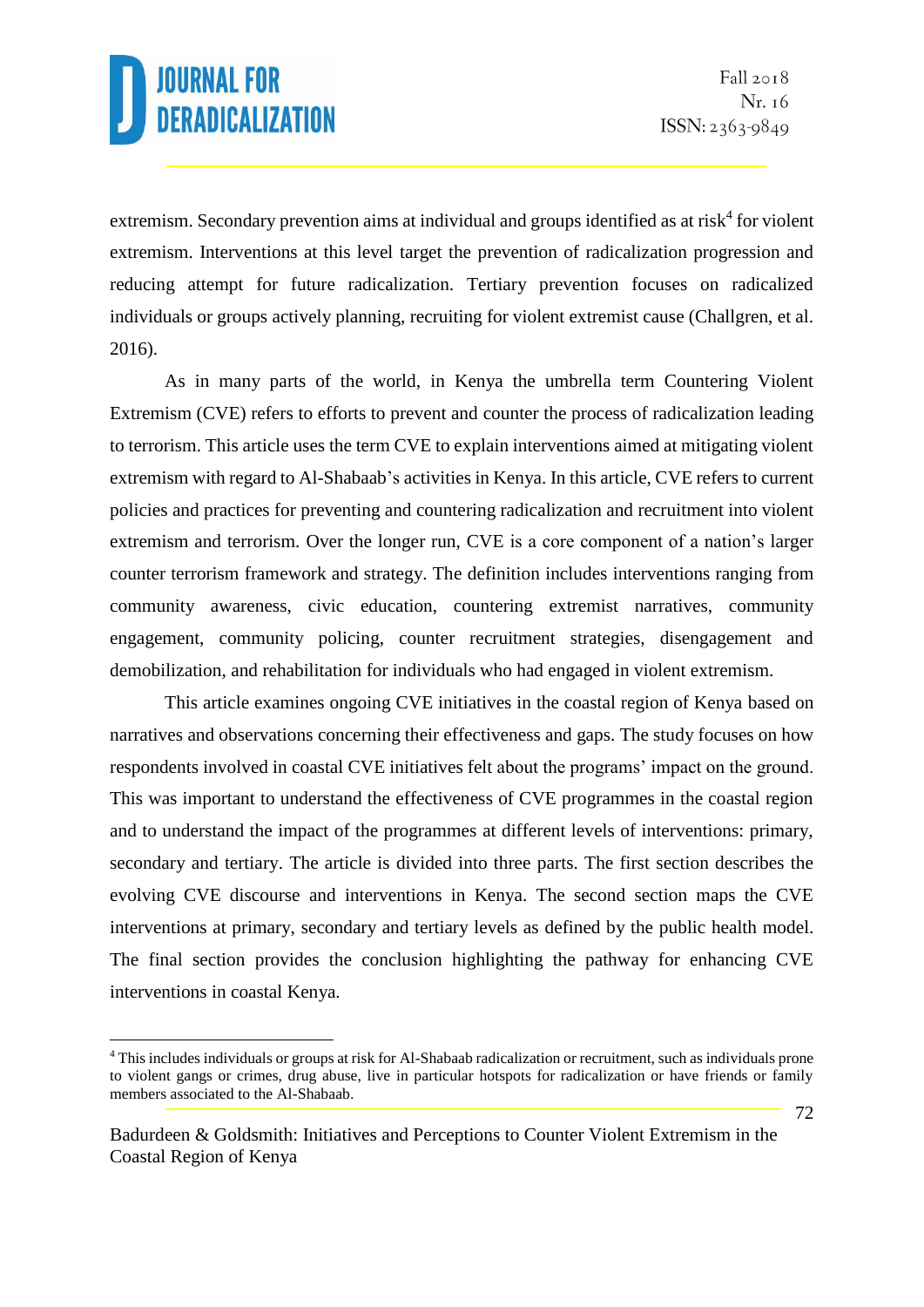

Fall 2018 Nr. 16 ISSN: 2363-9849

73

#### **Methods and sources**

This article is an outcome on the first author's PhD field research of 18 months (December 2015 to June 2017), comprising of 249 interviews with key informants such as religious, community leaders, government officials, youth labelled as or accused of being Al-Shabaab radicals, and their family members as shown in the table below. The study explored the push and pull factors for youth radicalization in the coastal region of Kenya, for the terrorist network Al-Shabaab. Social movement theory (SMT) shaped the theoretical framework for the study to understand the radicalization and recruitment process of youth into the Al-Shabaab movement from the coastal region. Most of the interviews lasted from 45 minutes to one hour. Interviews with family members of terror suspects ranged between one to two hours due to the need for time in building trust with the participants. Field interviews were recorded on notebooks and later transcribed. Twelve observations of the trials of terror suspects in courts, and eight focus group discussions also informed the study. Consent had been obtained from the authorities for the observations. The study was carried out in four counties identified as hotspots in the coastal region of Kenya: Mombasa, Kwale, Kilifi and Lamu.

Ethical issues were addressed at each phase of the study. In compliance with the Procedures and Guidelines for Research Authorization in Kenya regulations, permission for conducting the research was obtained prior to the conducting of the research such as the review by the ethical clearance committee by the Pwani University of Kenya and the research permit from the National Commission for Science, Technology and Innovation (NACOSTI) that approved the research. The research was carefully planned aimed to adhere fully to ethical standards and maintain safety to all concerned.

Respondents were initially informed on the nature and motivations of the study so that they were able to decide on whether to participate in the study or not. A form was shared with the respondents that informed them of their guaranteed rights, and that the researcher involved in the study acknowledged the protection of their rights. The anonymity of respondents was protected by assigning fictitious names and numbers in their statements and in the reporting of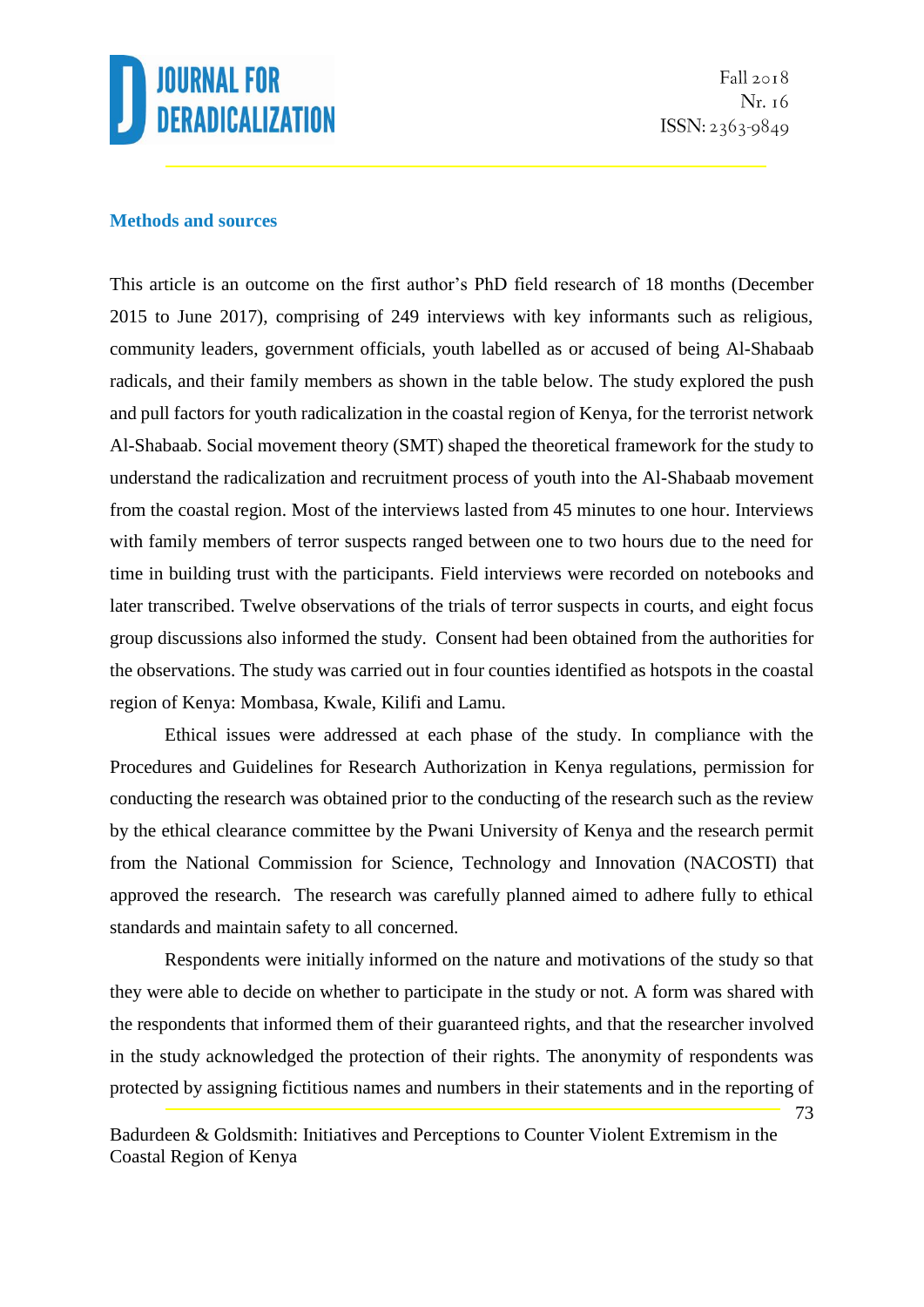the results. This was to safeguard their security and to avoid any harm that could potentially affect them. The risks to the respondent were considered in terms of physical and psychological harm, risks to the individual's personal standing within the communities they are a part of, privacy, personal values and beliefs, and threat to their families and their occupation. Careless references to offensive religious stereotyping, assumptions and other statements that may hurt the respondent were avoided. Due caution was taken in reference to emotional events that may arise during the course of the study. The researcher ensured the confidentiality of participants, and the anonymity of respondents and locations where meeting were held.

|                                    | Mombasa        | Kwale          | Kilifi         | Lamu                        | Total |
|------------------------------------|----------------|----------------|----------------|-----------------------------|-------|
| Youth labeled radicals             | 16             | 3              | $\overline{2}$ |                             | 21    |
| Convicted youth radicals/returnees | 3              | 3              | $\overline{2}$ |                             | 9     |
| Family members of radicals         | 9              | $\overline{2}$ | 5              |                             | 16    |
| Religious leaders                  | $\overline{4}$ | 4              | $\overline{4}$ | $\overline{4}$              | 16    |
| School<br>Teachers/Madrasa         | 4              | 4              | $\overline{2}$ | $\mathcal{D}_{\mathcal{L}}$ | 12    |
| <b>Teachers</b>                    |                |                |                |                             |       |
| Law enforcement personnel          | 7              | 4              | $\overline{2}$ | $\mathcal{D}_{\mathcal{L}}$ | 15    |
| Village elder/Community leaders    | 4              |                | 1              |                             | 10    |
| NGO/INGO personnel involved or     | 16             | 4              | 3              | 4                           | 27    |
| connected to de-radicalization     |                |                |                |                             |       |
| organizations                      |                |                |                |                             |       |
| Youth leaders                      | 12             | 8              | 16             | 6                           | 42    |
| Women leaders                      | 3              | 3              | 3              | 3                           | 12    |
| Academics                          | 6              |                | $\overline{2}$ |                             | 8     |
| Other community members/youth      | 32             | 14             | 8              |                             | 61    |
| Total                              |                |                |                | 249                         |       |

#### Table 1 – Key Informant Details

### **The evolving CVE discourse and interventions in Kenya**

CVE has its origins in the early European Exit programs in Norway, Germany and Sweden of the 1980s that focused on right wing violent extremism (Demant, et al. 2008). The Organization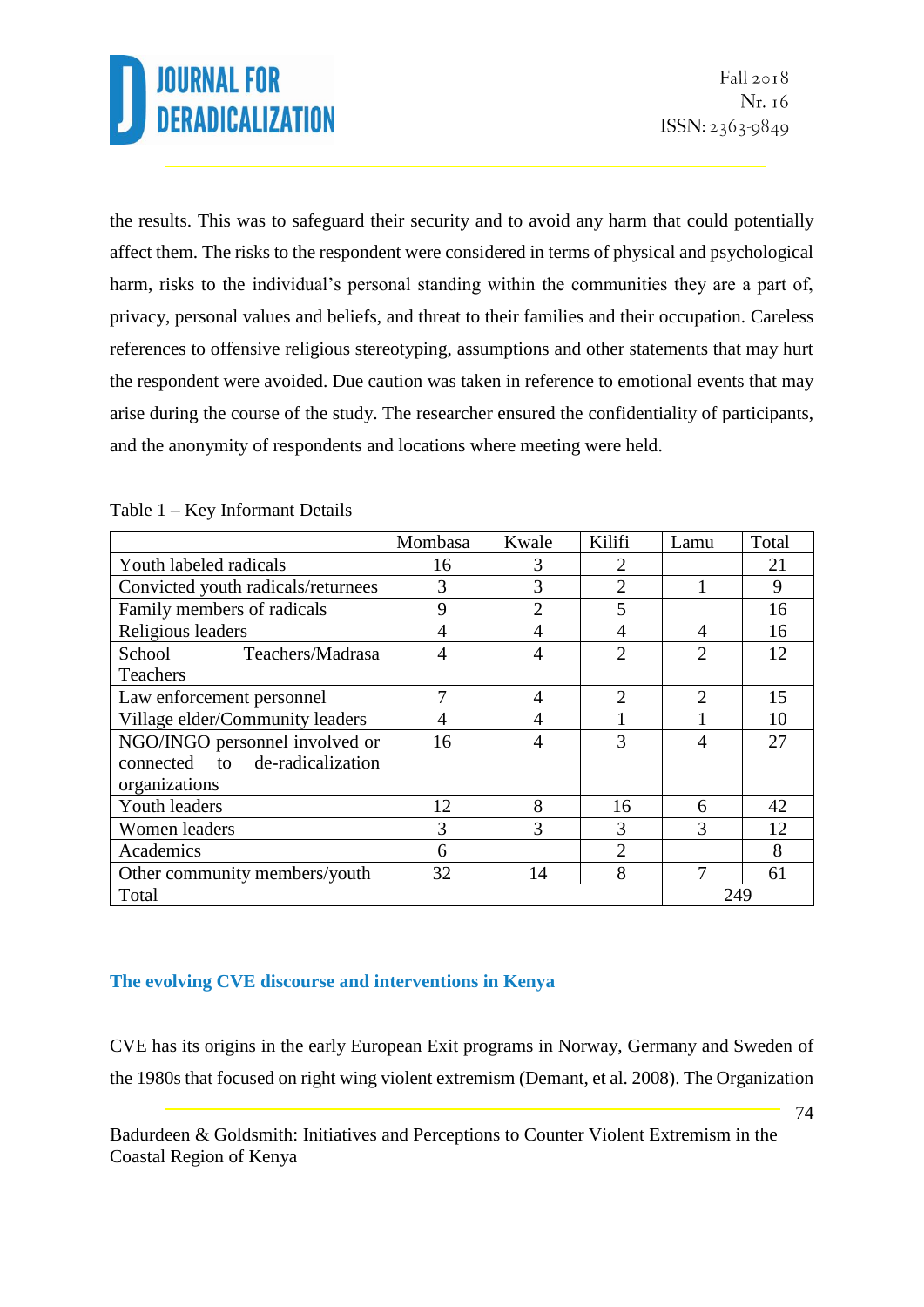for Security and Cooperation in Europe (OCSE) was among the first international bodies that recognized the need to address root causes of terrorism in contrast to the US response to the 9/11 aftermath that focused mainly on conventional counterterrorism (OCSE, 2014). One of the first national level CVE programs was started in the United Kingdom in 2006 to counter homegrown violent extremism with emphasis on Islamic extremism (HM Government, 2006). In 2015, the White House summit drew international attention to the need for CVE to focus on building awareness of CVE, counter extremist narratives, and to emphasize community-led efforts (Chertoff, 2015).

Kenya's CVE initiatives emerged in response to the homegrown violent extremism supported by Al-Shabaab, although it was rooted in the historical landscapes of violent extremism across the Middle East, North Africa, the western Sahel, and the Horn of Africa (Davis 2010; Ridley 2014). The first Islamist terrorist attacks in Kenya were not directed at the Kenyan population or state, but targeted American and Israeli interests in the country. The suspect associated with the bomb that destroyed a wing of Nairobi's Norfolk Hotel in 1980, Qaddura Mohamed Abdel al-Hamid, was a Moroccan supporter of the Palestinian cause motivated by Kenya's logistical support for Israel during their raid on Entebbe in 1976. The bombing of the American Embassy in Kenya and Tanzania by Al-Qaeda affiliates in 1998 signaled a new phase in the conflict (Vadlamudi 2007). Kenya's position on the Israeli-Palestinian conflict featured in the bombing of the Israeli owned Paradise Hotel in Mombasa and failed attempt to shoot down an Israel charter plane in 2001 (Dunstan 2011; Beyer 2008). Early attacks in Kenya by Al-Shabaab's Islamist terror network were a response to Kenya's role as a proxy for American interventions in Somalia. Al-Shabaab attacks in Kenya intensified after Kenyan Defense Forces entered Somalia to create a cross border buffer zone in October 2011 (Hansen, 2013). Kenya subsequently suffered from repeated Al-Shabaab terrorist attacks, including the 2013 attack on the Westgate Mall in Nairobi, a series of raids in Lamu in 2014, and the Garissa University attack in 2015 (Cannon and Pakalya, 2017).

In contemporary Kenya, youth radicalization into the Al-Shabaab poses as a security threat. Radicalization of young people raised considerable alarm when a broad range of ethnic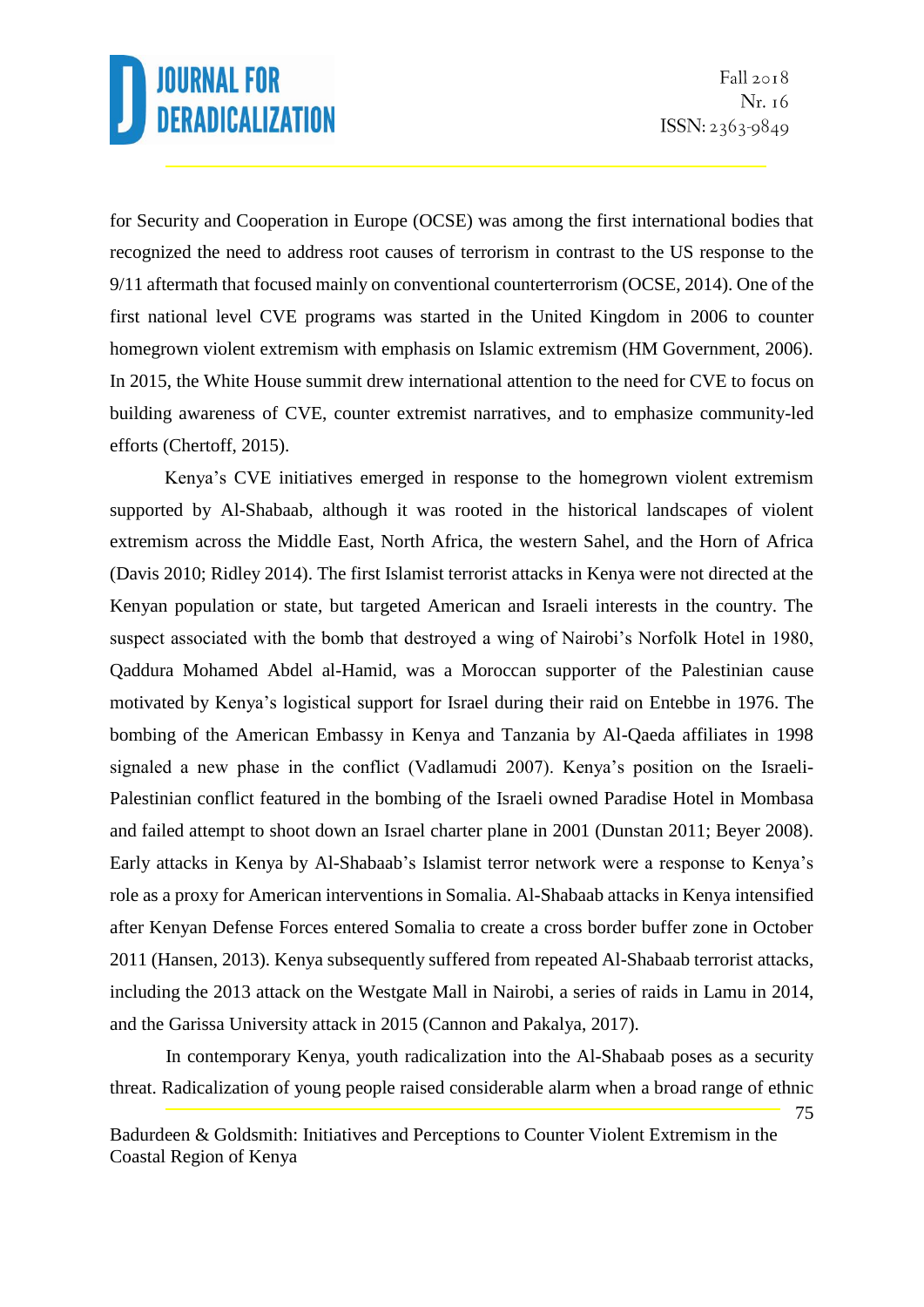Fall  $2018$ Nr. 16 ISSN: 2363-9849

groups of Kenyan nationals were involved along with Somali nationals. These Kenyan youth mainly came from the North Eastern, Coast regions and urban informal settlements such as Majengo (informal settlement in Nairobi's Eastlands). The context of youth being radicalized raised concerns when the UN Monitoring Group for Somalia and Eriteria reported that hundreds of impoverished Kenyan youths were recruited into Al-Shabaab (UN Report, 2012).The Al-Shabaab did not recruit only fighters from Kenya but also trained them as suicide bombers (Botha, 2013). For example, on 19 April 2007 a suicide bomber detonated his device as he crashed onto the gates of an Ethiopian army base in Mogadishu. The suicide bomber was identified as a Kenyan national Othman Otayo. Irrespective of exactly how many Kenyans have membership at Al-Shabaab, the cases identified are sufficient to justify closer scrutiny of the circumstances that increase the vulnerability of Kenyan youths to radicalization and recruitment to organizations such as Al-Shabaab (Botha, 2013). Among them youth from impoverished regions (the Coast region) were very vulnerable as those who recruited new members used local vulnerabilities and contextual circumstances to their advantage. Kenya with its bulging youth population and the contextual factors provide a ripe situation for youth radicalization. Some of the driving factors for youth radicalization were as follows: discrimination, grievances, poverty, lack of opportunities in employment and education (Badurdeen, 2012).

American and Israeli influence has been a primary influence on the Kenyan counterterrorism (CT) discourse. Apart from aid related incentives, the passing of anti-terrorism legislation and the formation of regional alliances under the US-East Africa Counterterrorism Initiative reinforced Kenya's role as a close ally of the US led War on Terror (Prestholdt 2011; Mogire and Agade 2011; Ramraj et al. 2012). It is important to note that the US led Global War on Terror (GWOT) manifests in diverse ways in different localities due to its intersection with domestic and regional politics (Howell & Lind, 2009).

Peace building efforts addressing ethnic and religious radicalization in the coastal region began with the Peace, Security and Development Program implemented by the Danish International Development Agency in 2005, which brought together five civil society organization to counter radicalization in the coastal region. Since then, the CT discourse has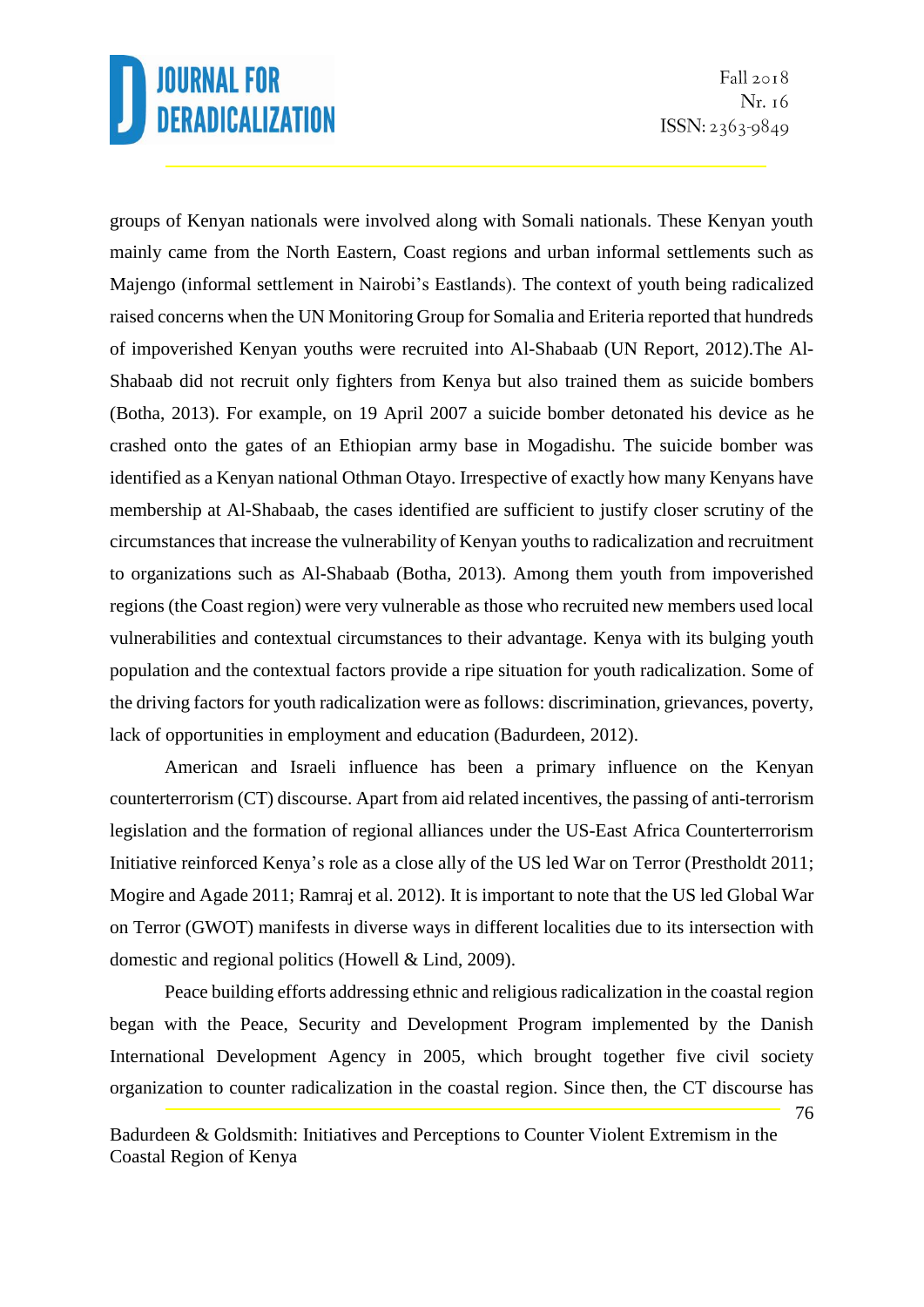emphasized CVE approaches based on strengthening community efforts to prevent and mitigate violent extremism. CVE programmes in the coast were further strengthened by the Kenya Transition Initiative (KTI), a USAID supported CVE initiative that focused on selected communities in Nairobi and on the coast (Mombasa, Lamu etc.) with the objective of mitigating key push and pull factors for violent radicalization (DANIDA, 2015). The National Counter-Terrorism strategy launched in 2015 marked the commitment of the government to incorporate soft approaches aimed at prevention complementing the state's hard security measures for countering terrorism (Ruteere and Mutahi, 2018).

The National CVE strategy (NCVE), officially launched in September 2016 expanded the focus, of the fight against terrorism by incorporating collaborative CVE approaches bringing together the government, communities, civil society, the international community, and the private sector. <sup>5</sup> Subsequently, CVE plans have been decentralized through the design of county-level CVE action plans in Kwale, Kilifi, Lamu, Mombasa, and several counties in northern Kenya (Ogada, 2017). Partnerships with county governments and local community actors, particularly in those counties most affected, are required to increase the local legitimacy of CVE interventions<sup>6</sup> taking into account the local framing and historization of the context of violent extremism and the genealogy of evolving violent extremist ideologies. Since 2016 Strengthening Community Resilience against Extremism (SCORE) funding has provided grants and training to civil society organizations (CSOs) in six counties on the Coast. The county government plan of Kwale is commendable in this regard as it is among the first initiatives of CVE action plans designed at the county level. County level strategies focused on county specific push and pull factors on VE and sought to address VE using county specific interventions. The success of the Kwale county plan has facilitated the development of similar county action plans in Kilifi, Mombasa and Lamu.

<sup>&</sup>lt;sup>5</sup> There is a need for awareness on the national CVE strategy (NCVE) among the CSOs and the community members. At present, the National CVE strategy (NCVE) is undergoing its first review of the strategy. Identified gaps by the community such as the Economic and Gender pillar are to be incorporated in to this strategy reflecting the needs of the community.

<sup>6</sup> Interview, community mobilizer, February 12, 2017.

Badurdeen & Goldsmith: Initiatives and Perceptions to Counter Violent Extremism in the Coastal Region of Kenya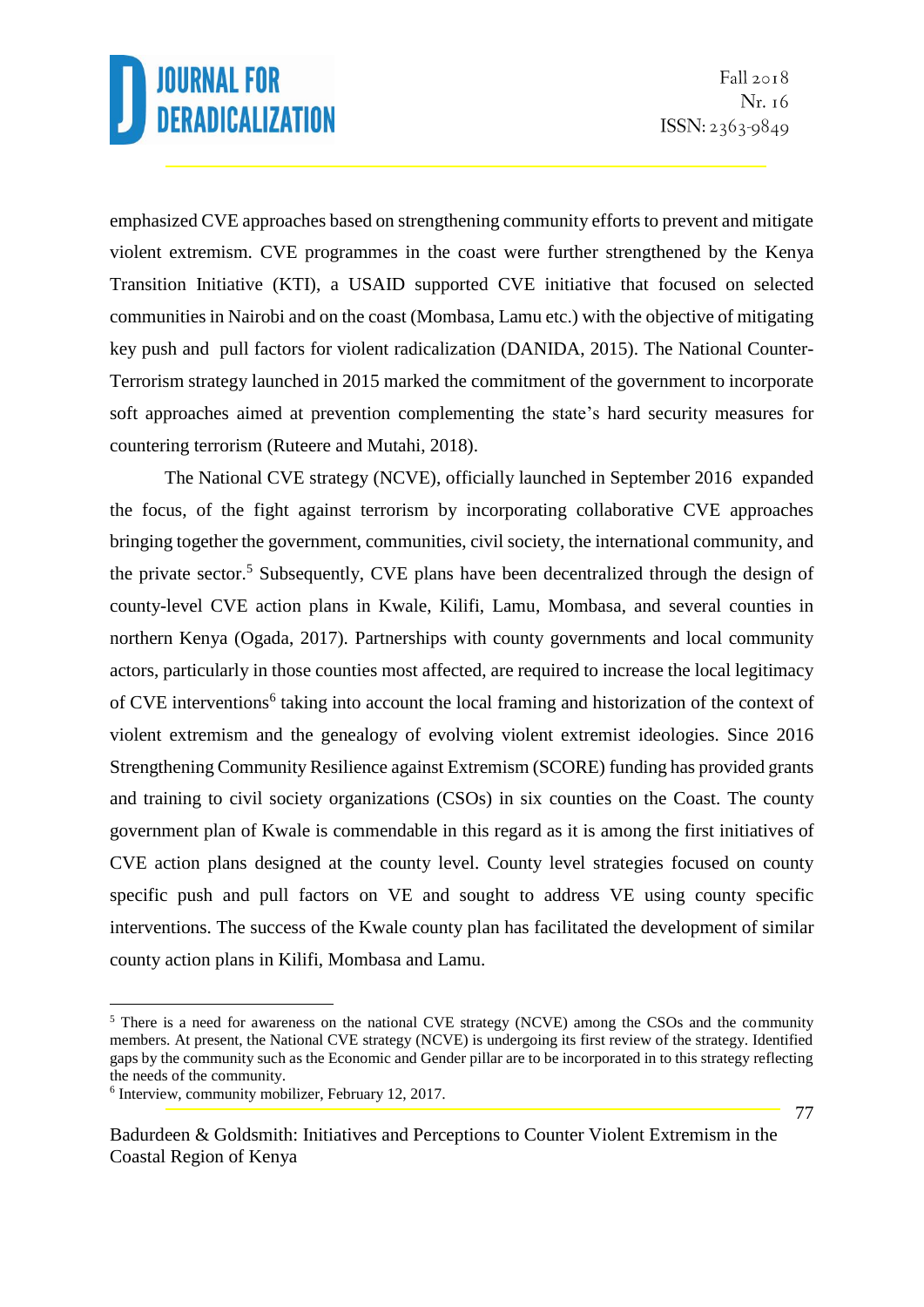### **Interventions at the primary level**

Primary prevention based on the public health model emphasizes on a broad approach directed towards the whole society. The focus of interventions is to mitigate the root causes of extremist behavior by addressing social grievances of populations sympathetic to violent extremism. Interventions at this level include addressing deep-rooted grievances stemming from the lack of educational and job opportunities while supporting social engagement, cultural awareness, and youth development programs.

The dearth of socio-economic opportunities, discrimination resulting from marginalization, poor governance abetting the deteriorating state-citizen relationship, violation of human rights, and selective application of the rule of law contribute to coastal communities' collective grievances. The same factors act as push factors for recruits embracing violent extremism (Badurdeen, 2012; Botha, 2013; International Crisis Group, 2012). Al-Shabaab recruiters exploit these collective grievances in their radicalization and recruitment strategies by crafting ideologically driven narratives focusing on a common enemy in the form of the Kenyan state' and its Western government partners',<sup>7</sup> while highlighting the plight of communities and individual victims (Badurdeen, 2016). Recruiters follow up by responding to their needs in terms of materialistic and/or spiritual support.<sup>8</sup>

Addressing the collective grievances of the coastal population is now central to primary interventions on CVE. A main reason being that if collective grievances of marginalization and poor governance is addressed it has the ability to reduce the appeal for violent extremist networks such as the Al-Shabaab, that thrives on narratives pegged to collective grievances.<sup>9</sup> Investment in development projects, inclusive of mega development or infrastructural projects is a viable option for job creation, among other economic opportunities, which can deter young people from being driven into radical groups (Kessels and Nemr, 2016; USAID, 2011). Al-

<u>.</u>

<sup>7</sup> United States and her European allies in the GWOT are referred to as the West.

<sup>8</sup> Interview, women leader, March 22, 2016.

<sup>&</sup>lt;sup>9</sup> Interview, women leader, August 12, 2016.

Badurdeen & Goldsmith: Initiatives and Perceptions to Counter Violent Extremism in the Coastal Region of Kenya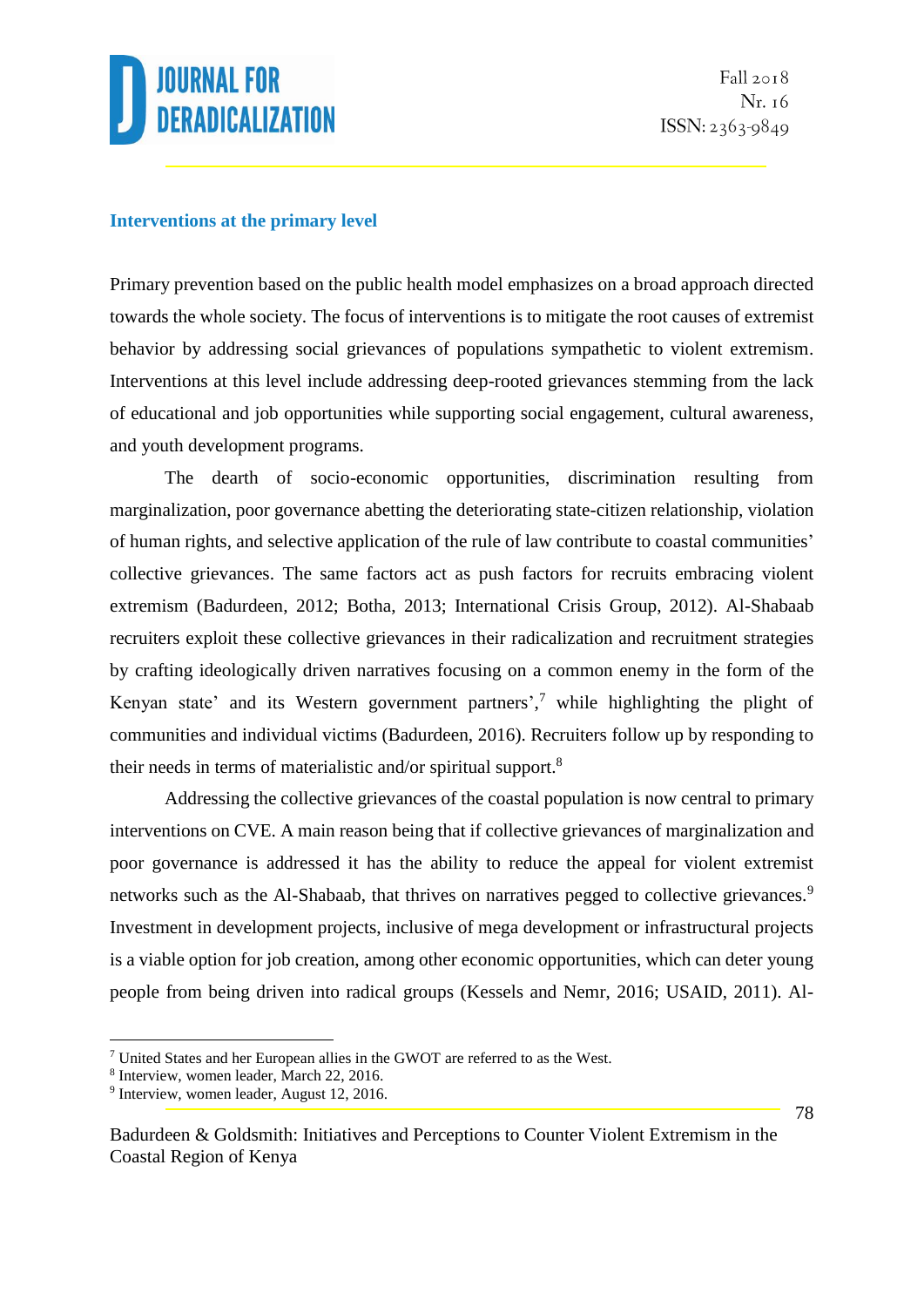Shabaab followers and sympathizers motivated primarily by economic hardship could be deterred by increased developmental inputs for poverty ridden localities.<sup>10</sup> Most youth at risk of radicalization or recruitment come from economically deprived pockets of the coastal region where they face limited viable options for employment.<sup>11</sup> The government and civil society actors should focus on providing more resources to address the root causes associated with socio-economic drivers of violent radicalization. An interviewee explained that increased investment in public education, poverty reduction, and unemployment is pivotal to counter Al-Shabaab radicalization in the coast<sup>12</sup>. Such initiatives will help youth find purpose within their communities, preventing them from seeking new identities through a radical Al-Shabaab ideology.<sup>13</sup>

Investment in large projects such as public infrastructure projects at the coastal region have the potential to generate jobs for youth who are at risk of joining extremist causes.<sup>14</sup> This will not happen without specific mechanisms designed to benefit the local youth in the communities. For example, mega projects such as the LAPPSET (Lamu Port and Southern Sudan-Ethiopia Transport Corridor) generate opposition due to the lack of participation by the local communities and the perception that most of the jobs created will benefit outsiders (Badurdeen and Ndenyele, 2014). <sup>15</sup> Other factors included ethnic favoritism and the youth's lack of skills matching the labor required by projects. This is why these projects tend to be viewed as government-led initiatives more likely to benefit outsiders than the local population.<sup>16</sup>

Educational and vocational training, career guidance programs, credit schemes and networking opportunities can be harnessed to improve local youth's employment prospects.<sup>17</sup>

<u>.</u>

<sup>&</sup>lt;sup>10</sup> Interview, Community Mobilizer, May 05, 2016.

<sup>&</sup>lt;sup>11</sup> Interview, Community Mobilizer, June 12, 2016.

<sup>&</sup>lt;sup>12</sup> Interview, Youth Leader, September 09, 2016.

<sup>&</sup>lt;sup>13</sup> Interview, Community Leader, January 02, 2017.

<sup>&</sup>lt;sup>14</sup> Interview, Religious Leader, March 15, 2016.

<sup>&</sup>lt;sup>15</sup> Outsiders here refer to people who are from outside regions of the country, and do not reside or have coast as their origins.

<sup>&</sup>lt;sup>16</sup> Interview, Youth Leader, May 09, 2017.

<sup>&</sup>lt;sup>17</sup> Field Notes, August 09, 2016.

Badurdeen & Goldsmith: Initiatives and Perceptions to Counter Violent Extremism in the Coastal Region of Kenya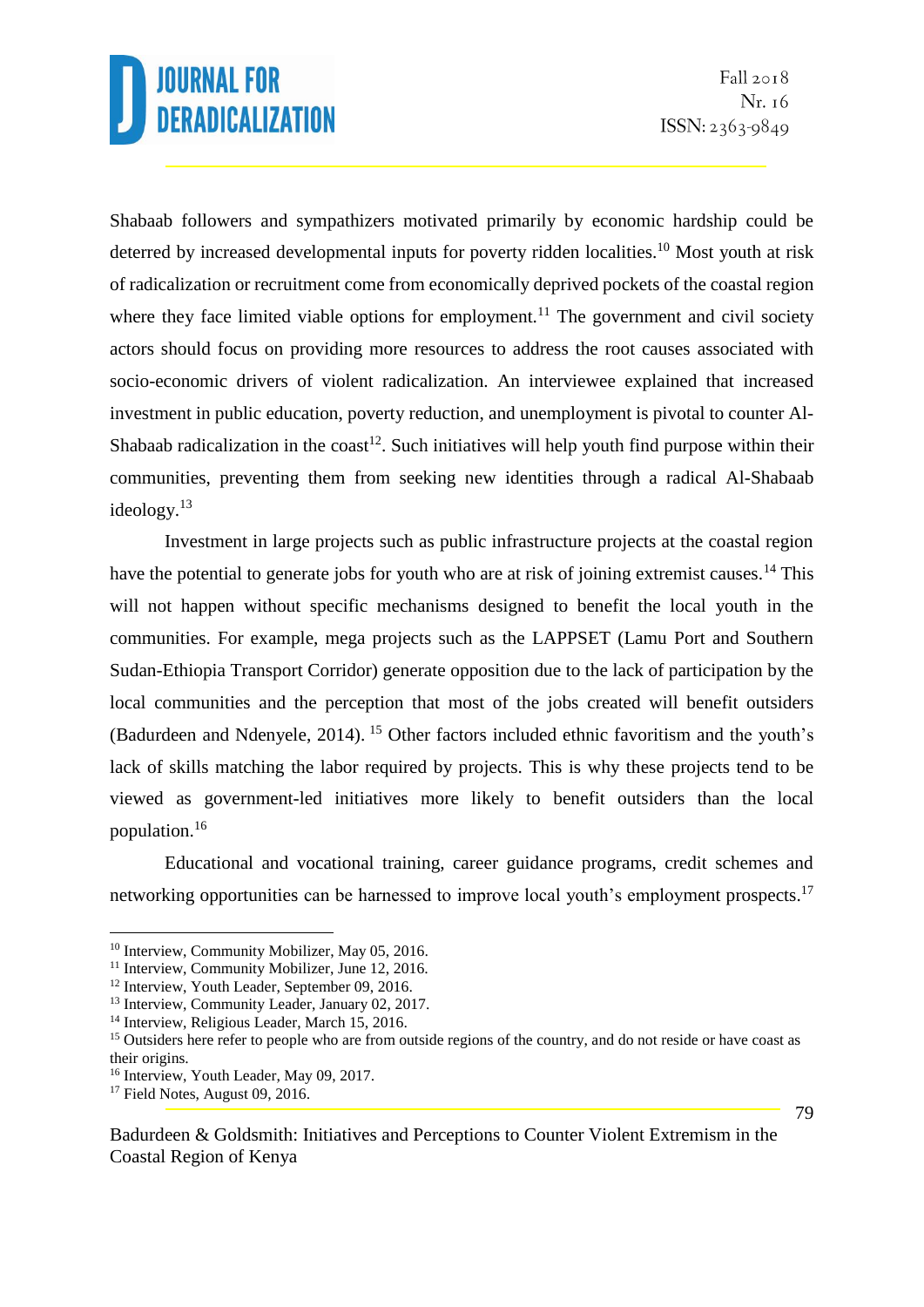The livelihood potential of the coastal region need to be harnessed through policies targeting the modernization of fishing industry, revival of the coconut and the cashew nut industries, training for the hospitality trade, and support for the other informal sector businesses that currently employ a significant number of coastal youths.<sup>18</sup>

Another factor that is often cited as problematic is the issue of land ownership in the coastal region of Kenya.<sup>19</sup> Land grievances reflecting the marginalization of the coastal region are a product of policies embraced by the succession of post-independence government policies. The issue of land has played a core role in social movements in the coast, such as the Mombasa Republican Council and extremist groups like Kaya Bombo in Kwale, and was cited in the Al Shabaab statement justifying the raids on upcountry settlers in Lamu. Implementing the land reforms mandated by the new constitution and the issuance of title deeds demand immediate attention to address such long standing issues.<sup>20</sup>

Poor governance and corruption is responsible for the lack of trust in the government, generating disillusionment in many coastal communities. Devolution under the 2010 Constitution was to provide answers to the existing governance deficit (Nyanjom, 2011; Bosire, 2013). The system of county governments has, however, fostered elite communities where employment opportunities are still based on patronage and development rarely trickles down to the marginalized households.<sup>21</sup> Al-Shabaab recruiters prey on disillusioned members of communities such as youth who are frustrated by the Kenya's political elite's culture of impunity. Civil society actors should therefore play an active role with other stakeholders such as traditional elders and religious leaders to improve monitoring of new developments contributing to the region's marginalization.<sup>22</sup>

<u>.</u>

<sup>18</sup> Interview, Community Mobilizer, January 02, 2017.

<sup>&</sup>lt;sup>19</sup> Most community members live as tenets in their own lands due to the lack of title deeds. Issuance of title deeds to coastal people has been controversial due to multiple ownerships and lack of documentation.

<sup>20</sup> Interview, women leader, May 07, 2016.

<sup>21</sup> Interview, Religious Leader, May 21, 2016.

<sup>22</sup> Interview, Academic, March 03, 2016.

Badurdeen & Goldsmith: Initiatives and Perceptions to Counter Violent Extremism in the Coastal Region of Kenya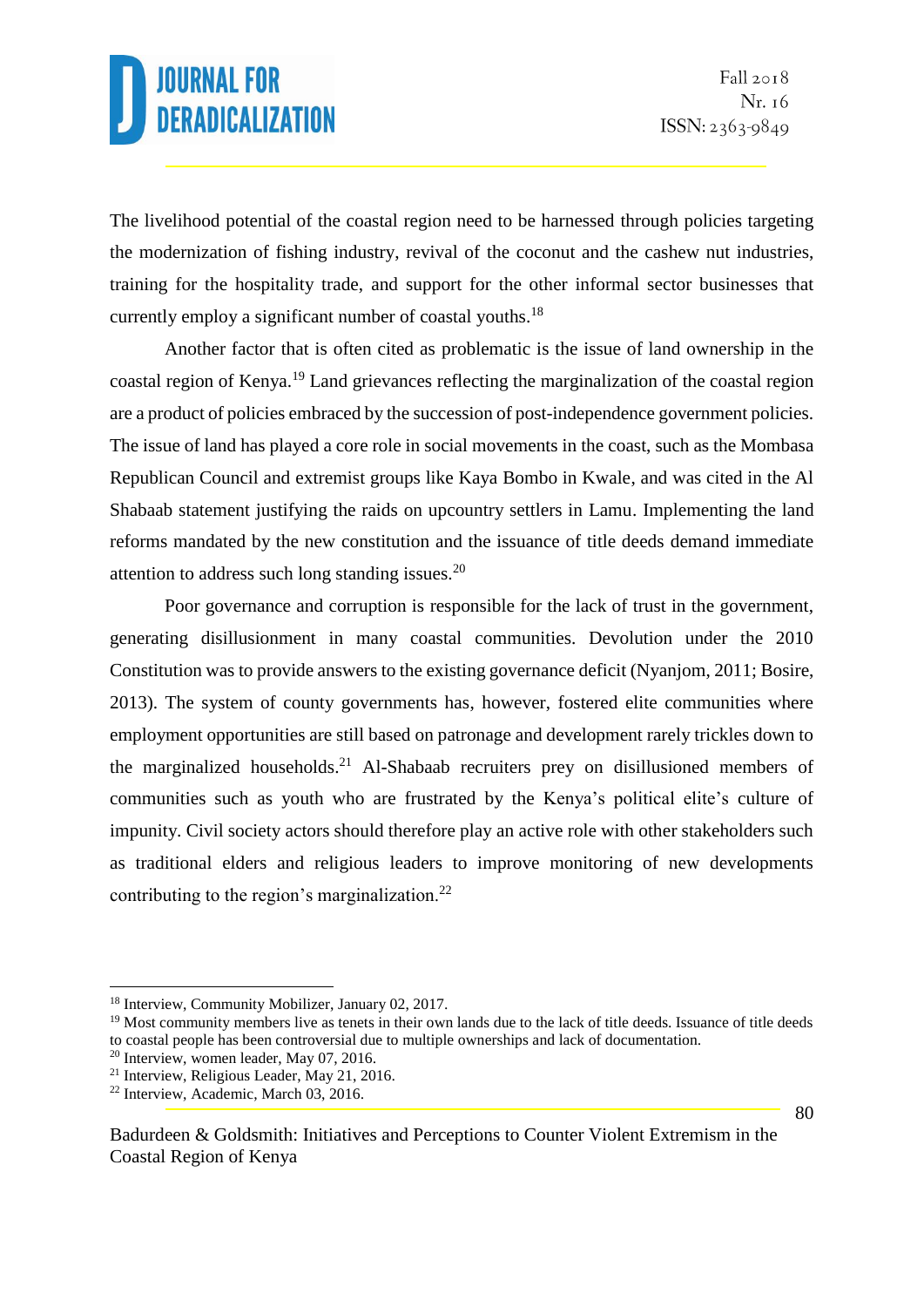One interviewee highlighted the need for trust building efforts between law enforcement and communities. Community-based law enforcement programs can improve the relationships and generate trust between police forces and communities.<sup>23</sup> STRIVE II (Strengthening Resilience to Violent Extremism) has focused on promoting interaction between law enforcement and civil society by building the capacity of security sector and law enforcement authorities and civil society to collaborate in preventing violent extremism (RUSI, 2017). The effectiveness of the Independent Policing Oversight Authority is crucial in investigating all forms of police misconduct including deaths in custody and serious injuries as a result of police action as it has the authority to investigate complaints against the police, monitor police operations and to look into particular incidents if delayed. These initiatives facilitate awareness raising for law enforcement agencies personnel about violent extremism drivers and CVE responses (CHRIPS, 2014). The role that civil society can play, as well as their attitude and behaviour towards the police, can foster building a more collaborative and inclusive partnership leading to positive citizen-law enforcement relations that help undermine the narratives of extremist groups and reduce recruitment (Brett and Kahlmeyer, 2017).

Despite the success of security sector hard responses in temporarily quelling violent extremism, the indiscriminate execution of these actions exerts unintended impacts due to the radicalizing impact on innocent individuals and at-risk youth.<sup>24</sup> They can also radicalize sympathetic groups or produce new offshoots of extremist groups.<sup>25</sup> Kenya's security sector must reassess its counterterrorism strategy's consequences for marginalized groups, particularly Somali Muslims and coastal Muslims (Badurdeen, 2017). This is vital for community policing efforts that require continuous engagement with local communities. Community trust depends on the credibility of the security sector in respect to thorough and timely investigations into allegations of arbitrary detention, raids, arrests, extrajudicial killings and use of torture by the security forces (Ayiera, 2015). States become part of the problem in

<sup>&</sup>lt;u>.</u> <sup>23</sup> Field Notes, May 07, 2016.

<sup>24</sup> Interview, CBO Personnel, April 14, 2017.

<sup>25</sup> Interview, women leader, June 11, 2016.

Badurdeen & Goldsmith: Initiatives and Perceptions to Counter Violent Extremism in the Coastal Region of Kenya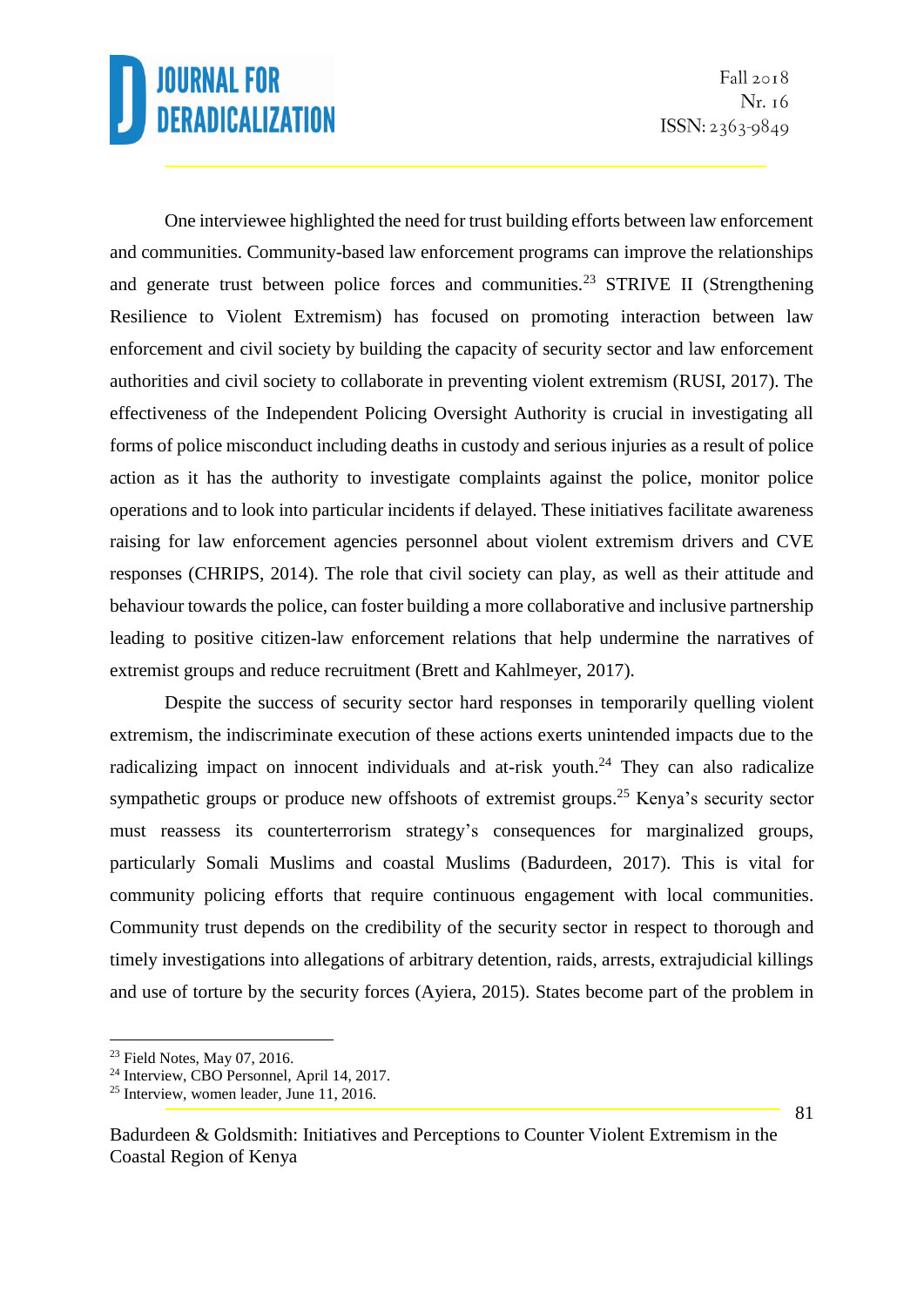nurturing violent extremism when institutions fail to implement laws, lack the capacity to effectively prosecute crimes related to violent extremism, or when they go beyond the existing laws or resort to non-conventional ways for dealing with violent extremism (Sodipo, 2013). These problems feed the collective grievances narrative of indigenous coastal communities and provide the justification, extremists exploit through narratives focusing on the unfair treatment by the government and law enforcement officers.<sup>26</sup> Such problematic state responses towards extremism are based on the tendency to over-react, resulting in vulnerable populations feeling they are the target of politically motivated and religiously biased security practices and unjust judicial systems **(**UNDP, 2016:19).

Swift government responses in the aftermath of the Westgate terrorist attack in Kenya prompted changes in the counter terrorism (CT) discourse. First, the government strengthened the 2012 Prevention of Terrorism Act and passed amendments to the Security (Amendment) Act of 2014. Responses to civil society included freezing accounts of NGOs and CBOs, accusing NGOs/CBOs of funding or aiding terrorism, and blaming NGOs and some donors for disrupting government-led counterterrorism initiatives. The changes resulted in more scrutiny of organizations and their interventions that acted to narrow the political space for dissent and advocacy criticizing government CT measures (Kenya Human Rights Commission Report, 2016). This has wider implications for the overall CVE approach as NGOs respond by harmonizing CVE projects and NGO policies with government-led CT strategies and by reducing criticism of government CT strategies by NGOs. This is needed to prevent local communities from disconnecting with NGOs labelled as being anti-government due to 'fear' of be associated with these NGOs.

Therefore, addressing the primary level focus of the public health model facilitates interventions towards the whole society, with specific efforts to reduce collective grievances in the region. For, the focus of interventions is to mitigate the root causes of extremist behavior by addressing social grievances of populations sympathetic to violent extremism via addressing

<sup>26</sup> Interview, women leader, January 14, 2017.

Badurdeen & Goldsmith: Initiatives and Perceptions to Counter Violent Extremism in the Coastal Region of Kenya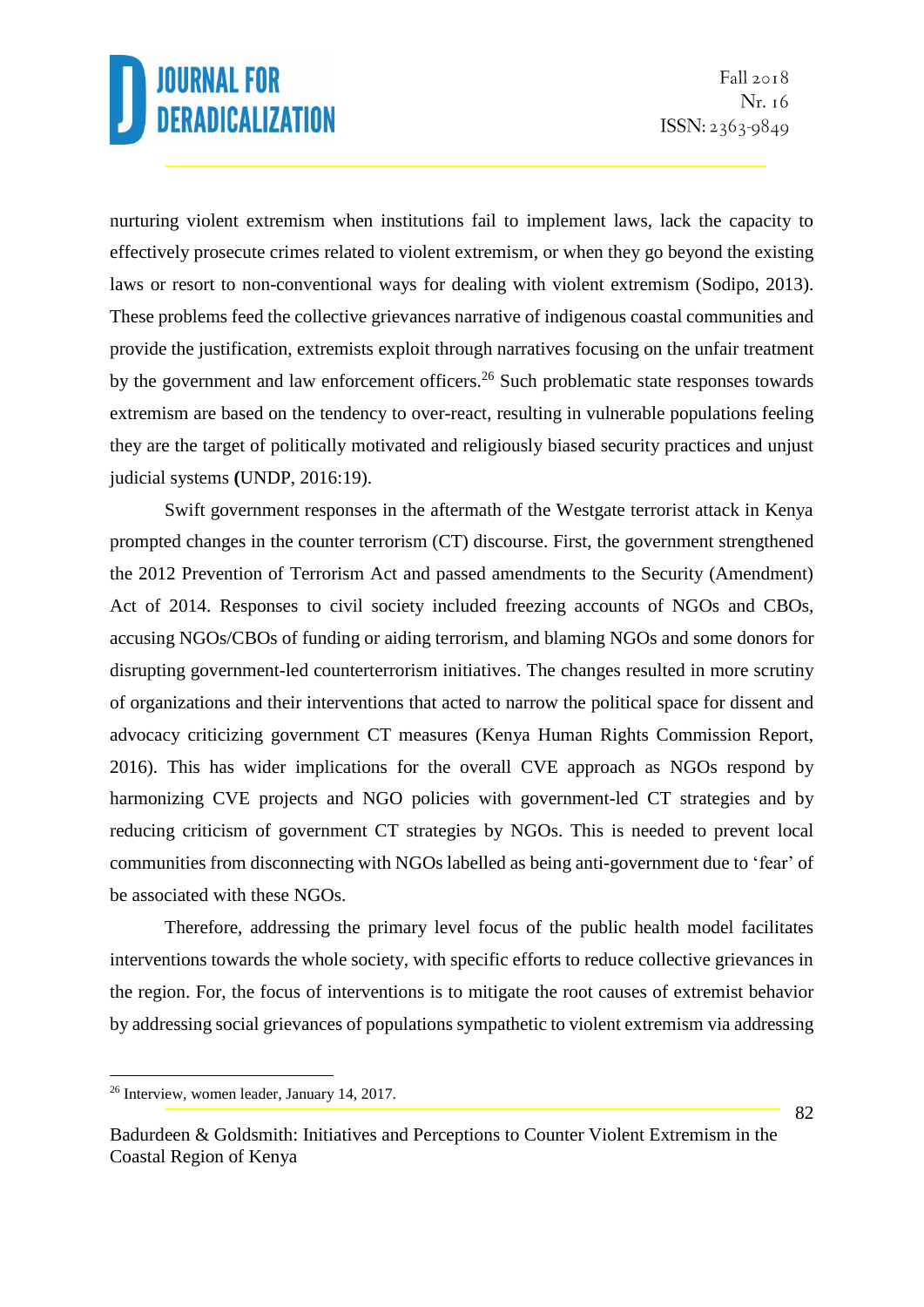

macro-level issues such as poverty, marginalization, governance and improving citizen-state relationships.

#### **Interventions at the secondary level**

Secondary prevention addresses individuals and groups identified as at-risk for violent extremism. Interventions at this level include community engagement and counter-messaging. Here, the focus of the interventions includes the prevention of the radicalization progression and minimization of potential for future radicalization (Challgren et. al. 2016). This entails disrupting an existing milieu favourable for radicalization by addressing enabling factors such as peer influence in radicalization and recruitment of youth, the need for group bonding, group socialization processes, and group solidarity. Counter measures include addressing the ideology of the extremist group, closing channels in which ideologies are promoted, or removing the promoter of the ideology or the recruiter (UNDP, 2017). Disrupting these networks became a key in CT or CVE approaches. In coastal Kenya, most interventions targeted at the meso-level focus predominantly on countering radical ideologies.<sup>27</sup> Initiatives such as the Council of Imams and Preachers of Kenya (CIPK), Supreme Council of Kenya Muslims (SUPKEM), and Building Resilience Against Violent Extremism (BRAVE) have generated critical arguments countering the religious basis for radical Islamist ideology, including replacing verses of the Quran and the hadith seen as misused.<sup>28</sup>. BRAVE uses religious scriptures to engage in theological debates with radical preachers.<sup>29</sup> However, there is a need for countering secular narratives used by the Al-Shabaab and local influencers to promote these narratives.

Identification of at-risk groups and locations providing an enabling environment for radicalization are important. Programs aimed at risk communities do well by focusing on narrowly defined groups, targeted with great precision supported by a strong evidence-base

<sup>27</sup> Interview, CBO Personnel, June 02, 2016.

<sup>&</sup>lt;sup>28</sup> Hadith includes the body of sayings, words, actions and habits attributed to the Prophet Muhamed.

<sup>29</sup> Interview, Religious Leader, February 28, 2016.

Badurdeen & Goldsmith: Initiatives and Perceptions to Counter Violent Extremism in the Coastal Region of Kenya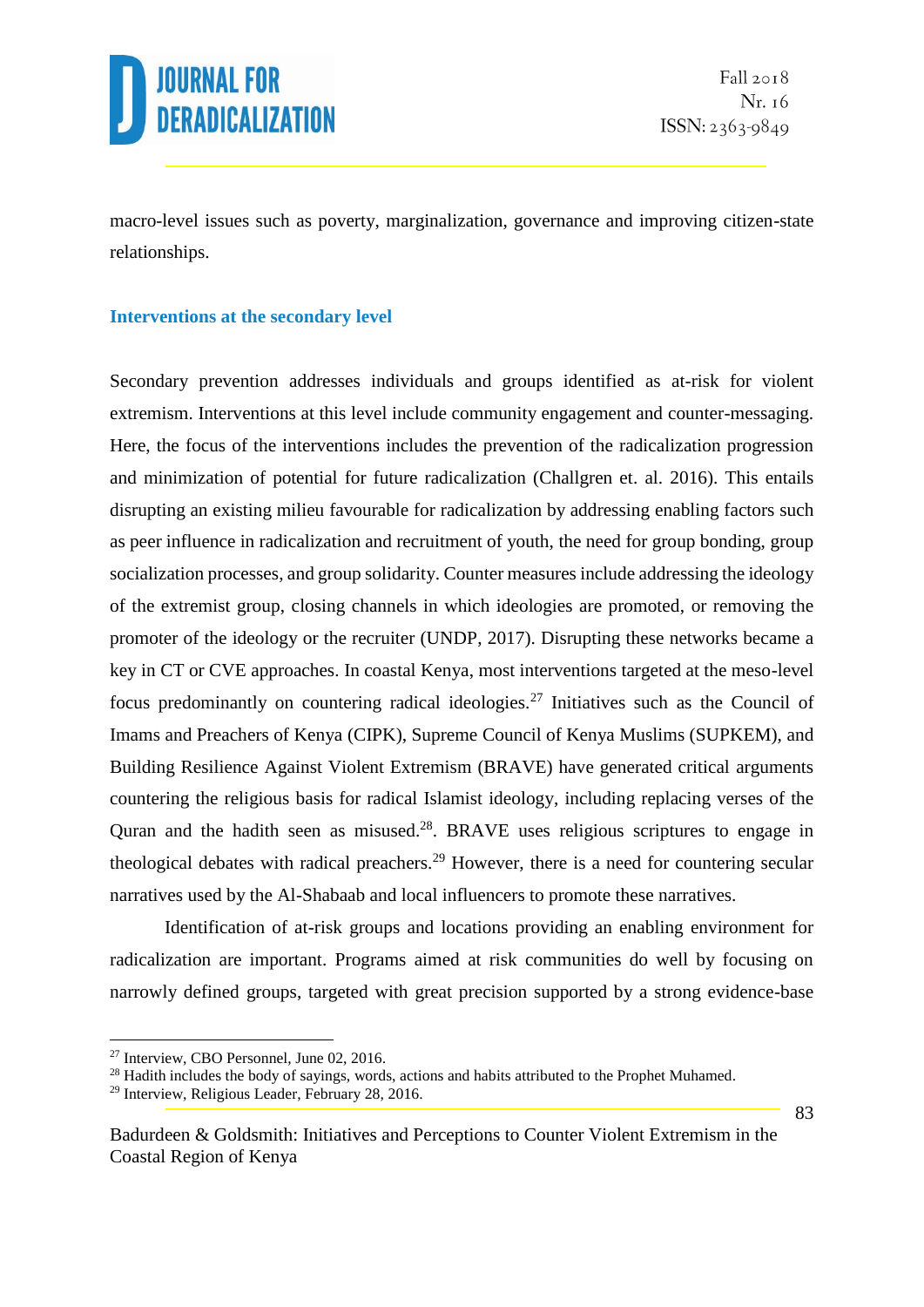prior to program designing (USAID 2014). For example, focus should be on religious converts who are vulnerable due to the lack of proper Islamic teachings, gang members who show potential for deviant behavior, family members and friends of Al-Shabaab suspects who have close ties with radicals, and substance users and other individuals at risk due to various financial or ideological motivations.<sup>30</sup>

SUPKEM and CIPK focus on a prevention strategy based on using the role of religion to design inter-faith and intra-faith dialogues between diverse actors.<sup>31</sup> Designing of counter narratives specific to young people and their present lives offers greater potential for results than more general approaches. The deconstruction of a Quranic verse's use by extremists may not suffice to convince for many vulnerable young people. The radicals have an advantage over manipulating Quranic verses as they craft it to the specific needs of the young person and use charismatic leaders in ideology propagation.<sup>32</sup> A respondent explained the need for interventions to focus more predominantly on ideology, with an emphasis on group-level interventions. This assists in understanding how young people understand the ideology as well as the networks using these ideologies to build relationships.<sup>33</sup> Effective counter-messages are dependent on appealing messages which are designed by youth as they know the needs of their cohort best and are thus able to craft appropriate ideological messages.<sup>34</sup> Effective dissemination of information and counter-radicalization messages to the wider public is otherwise a function of the credibility of the source and impartial religious leaders. This requires authentic leaders who represent the religious traditions of the coastal Muslim community<sup>35</sup> to mitigate Al-Shabaab radicalization. Partnering with other non-Muslim communities to discuss

<sup>1</sup> <sup>30</sup> For example, the STRIVE project has a mentorship project which works with marginalized youth by identifying and responding to their needs and working together in a process of dialogue, making them resilient to extremist narratives and incentives<sup>30</sup>.

<sup>31</sup> Interview, CBO Personnel, August 23, 2016.

<sup>&</sup>lt;sup>32</sup> Field Notes, June 12, 2016; Interview, NGO Personnel, November 15, 2016.

<sup>33</sup> Interview, CBO Personnel, April 14, 2017.

<sup>34</sup> Interview, women leader, April 22, 2017.

<sup>&</sup>lt;sup>35</sup> Field Notes, September 22, 2016.

Badurdeen & Goldsmith: Initiatives and Perceptions to Counter Violent Extremism in the Coastal Region of Kenya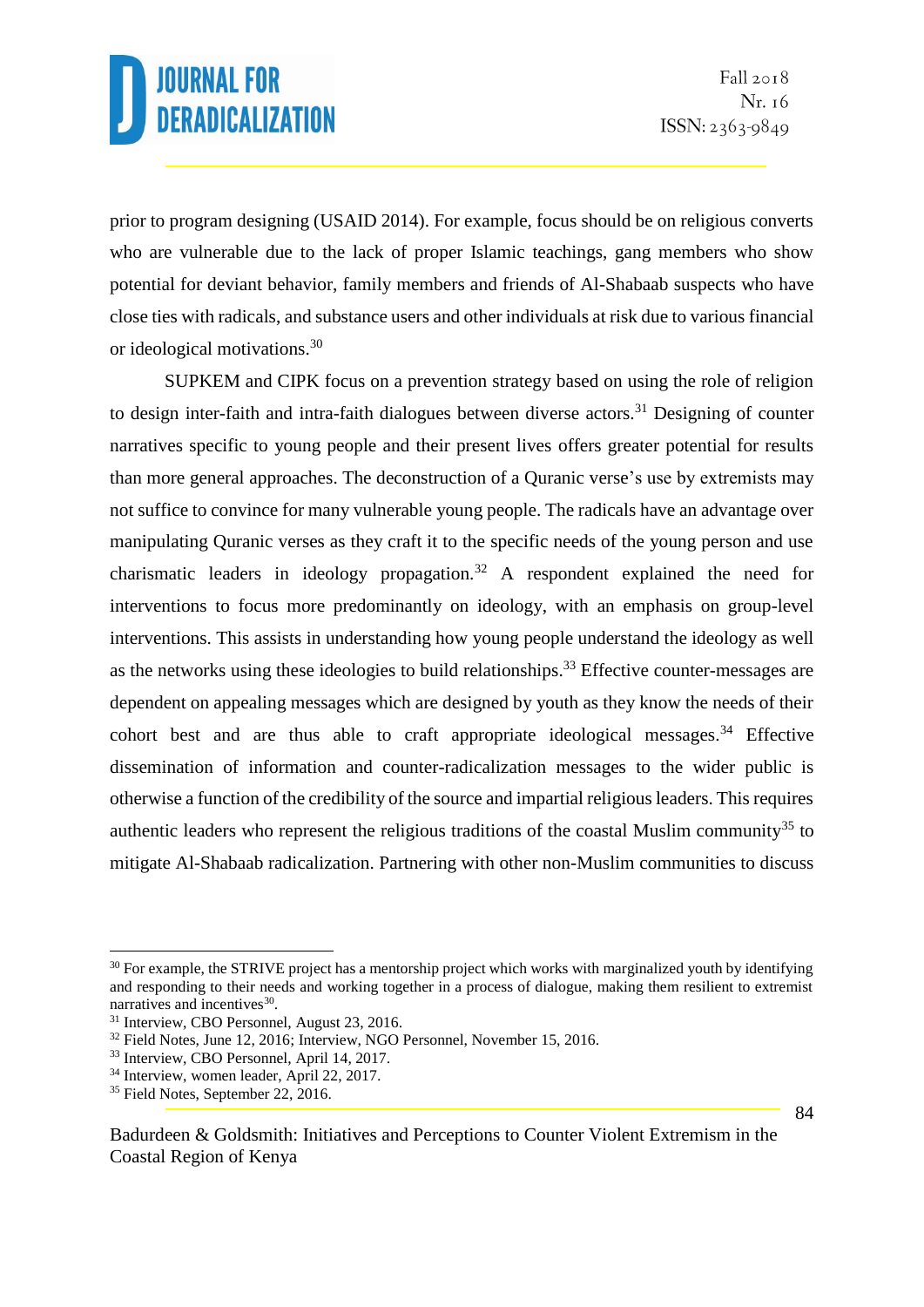particularly contested concepts of violence with regard to religion is also a necessity, as religious extremism affects all communities in the coast and other communities in Kenya.<sup>36</sup>

Public awareness aimed at discouraging individuals to disengage or not join extremist groups have been the core of many awareness programs conducted by non-governmental organizations such as the Kenya Community Support Centre, Muslim for Human Rights (MUHURI) and HAKI Africa  $37$  These organizations have played an influential role in bringing national institutions, local government, religious entities and community representatives together to launch public awareness campaign directed at vulnerable communities and at risk youth.<sup>38</sup> There is a need for similar programs reaching out to schools and universities in the coast considered to be hotspots for recruitment.<sup>39</sup> Public awareness programs should also incorporate stories of survivors of terrorist acts or the recruited youth and people who had been directly affected, as this has proved effective among some community awareness programs.<sup>40</sup>

The Coast Interfaith Council of Clerics (CICC) in Mombasa, conducts inter-faith dialogues between youth, religious leaders and government officials to promote relationship building using faith as a driver for CVE. The Council of Imams and Preachers of Kenya (CIPK) and the Interfaith Dialogues by the Coast Interfaith Council of Clerics (CICC) engage moderate religious leaders to reach and build capacity of youth to detect early signs of radicalization. They also train mosque monitors to systematically assess the quality and content of sermons and to observe mosque attendance. The focus of this initiative is to strengthen preaching skills with a focus on issues important for youth, and to better understand the processes of individual radicalization while safeguarding the reputation of mosques. This initiative also focused on increasing mosque attendance immediately after the mosque closures in 2014,<sup>41</sup> removing

<sup>36</sup> Interview, NGO Personnel, April 16, 2017.

<sup>&</sup>lt;sup>37</sup> Interview, Community Leader, January 02, 2017. HAKI meaning rights in Swahili. The organization works on advocating principles for Humanity Activism Knowledge Integrity.

<sup>38</sup> Interview, Community Mobilizer, March 07, 2017.

<sup>39</sup> Interview, Community Mobilizer, May 07, 2016.

<sup>40</sup> Interview, Religious Leader, May 12, 2016.

<sup>&</sup>lt;sup>41</sup> Attack at the Westgate Mall in Nairobi, resulted in a stringent of hard approaches by the security sector, one being the high surveillance on Mosques suspected for radicalization and recruitment, resulting in the closure of some mosques.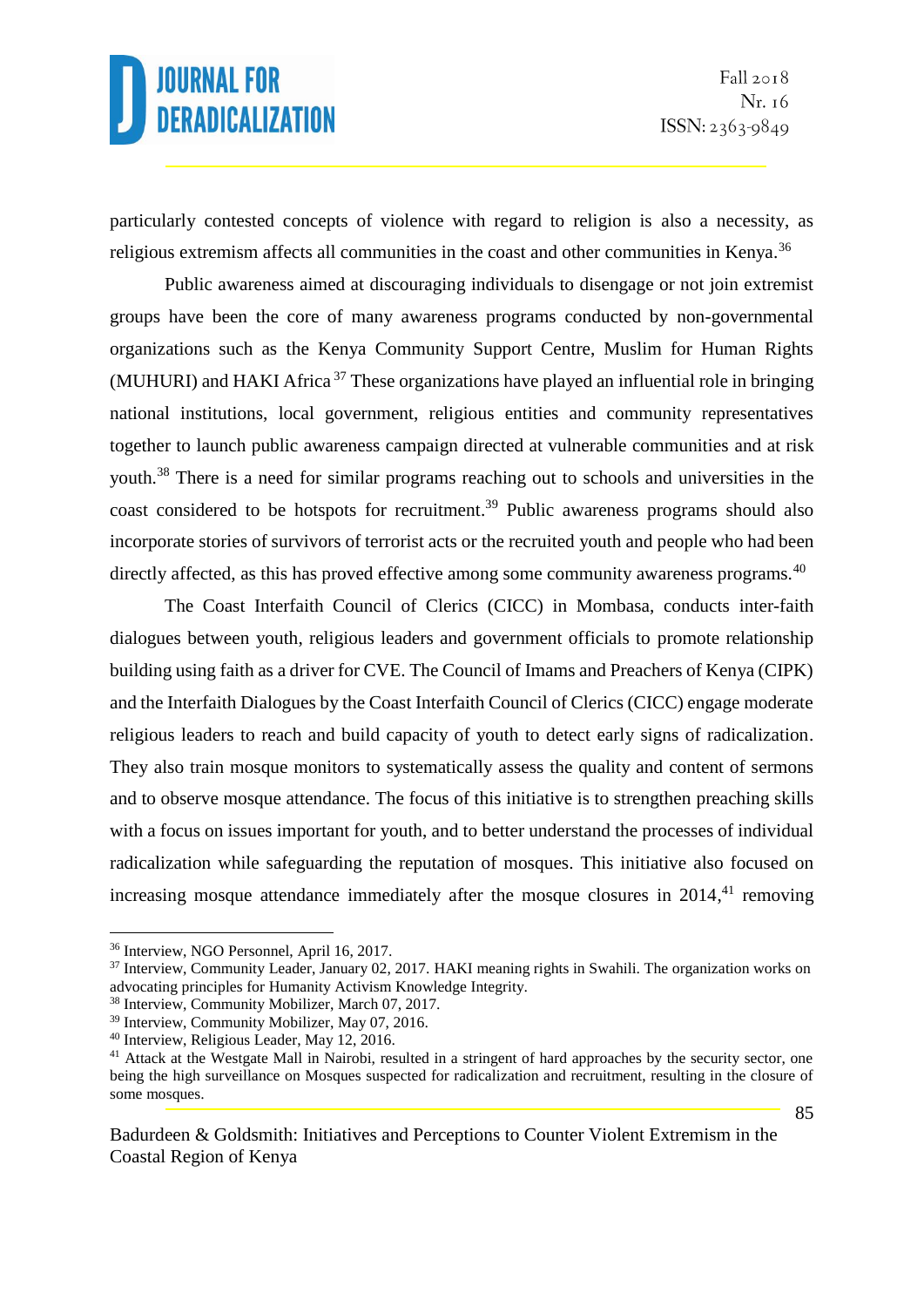negative connotations associated with mosques, and facilitating an avenue for at-risk-young people who are undecided or attracted to radical ideologies to attend moderate mosques instead of radical ones.<sup>42</sup> This initiative was accompanied by strengthening the resilience of religious institutions by improving the administration of mosques, their leadership, and madrassa curriculum development.<sup>43</sup> It is important that a mosque's administration is constantly monitored by the community who nominate committee members in order to avoid the loss of credibility that would resulted from government appointed administrators.<sup>44</sup>

Early warning systems have supported the law enforcement officials with pertinent information from the community on particular radical activities, suspected individuals or extremist preaching.<sup>45</sup> The Nyumba Kumi initiative based on a ten-household security clusters has earned praise for gathering information on risk factors of radicalization and reporting either to the local police stations or the initiative's chief administrator at the village level. This system has, however, generated problems in Kwale County where extremists have reportedly assassinated Nyumba Kumi personnel after reporting of extremists and their activities to the law enforcement officials.<sup>46</sup> Another NGO early warning system developed by the Kenya Community Support Centre (KECOSCE) gathers information at the community level from key individuals and groups of individuals for identifying violent activities and early signs of radicalization of individuals.<sup>47</sup>

Gender-specific engagements to counter violent extremism are now necessary in light of the new roles adopted by women Al-Shabaab recruits, especially in the coast region (Daily Nation, 2016; Badurdeen 2017). The role of women as mothers, partners and friends are increasingly valued by extremist groups as direct and indirect sources of support for their operations. In her chapter, *Roles, Motivations, and Recruitment Pathways of Kenyan Women* 

<sup>42</sup> Interview, Community Mobilizer, June 15, 2017.

<sup>43</sup> Interview, Academic, January 21, 2017.

<sup>44</sup> Interview, Community Leader, January 12, 2017.

<sup>45</sup> Interview, Law Enforcement Official, March 03, 2017.

<sup>46</sup> Interview, Community Leader, May 12, 2016.

<sup>47</sup> Interview, NGO Personnel, January 05, 2017.

Badurdeen & Goldsmith: Initiatives and Perceptions to Counter Violent Extremism in the Coastal Region of Kenya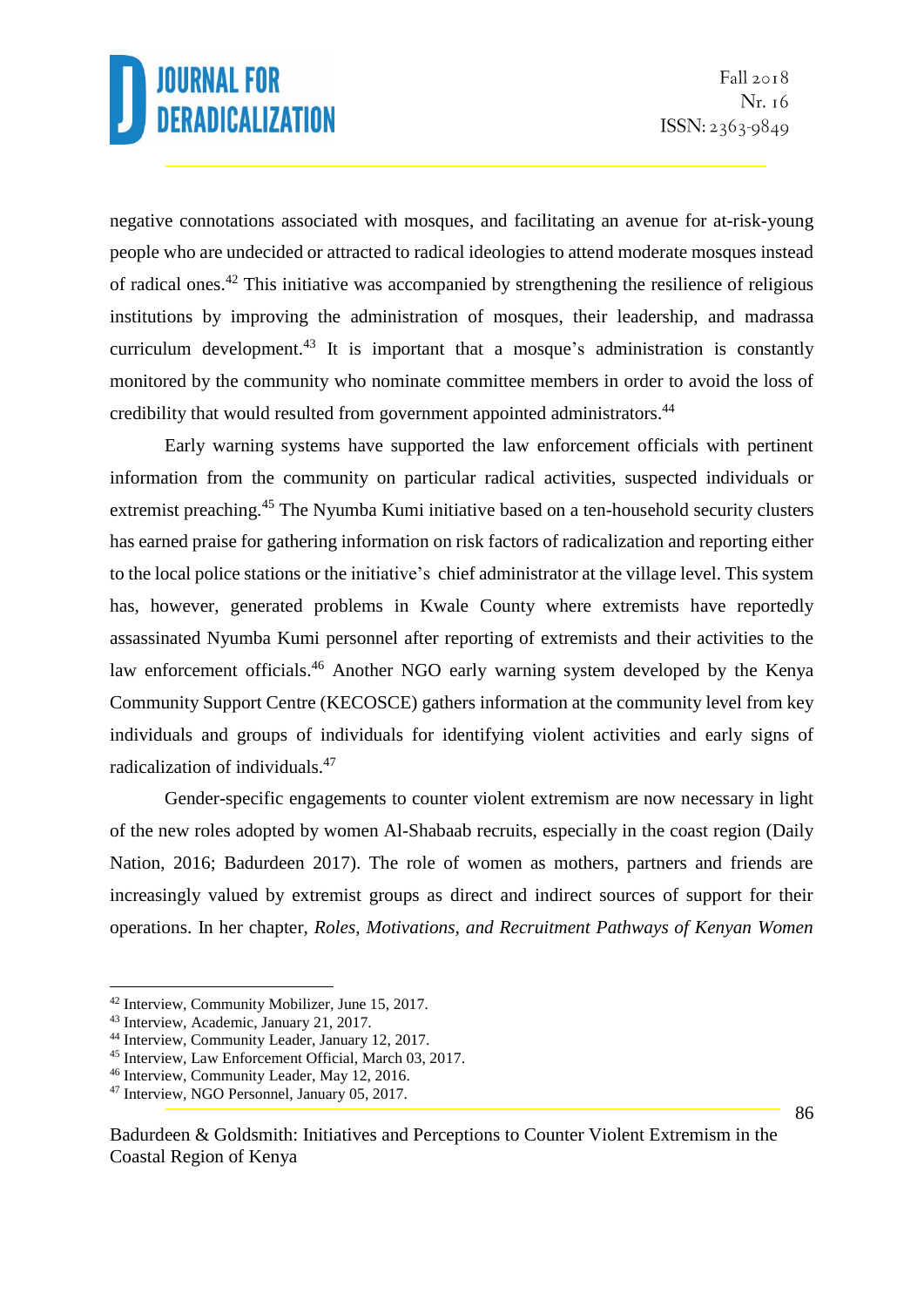*Recruited into the Al-Shabaab*, Badurdeen (2018) highlights the different roles women play in Al-Shabaab's Kenyan logistic operations, recruitment, and even combat. Women are vulnerable to deceptive strategies of recruitment that can involved being drugged, raped, and physically or socially coerced to join extremist groups. The importance of gender issues should be reflected in all CVE activities. Inclusion of women in the design and implementation of the programs is currently an unmet need in coastal CVE programs. The government and other stakeholders need to increase the involvement of women in CVE-related activities while recognizing their prominent role in families as wives, mothers, sisters, daughters and girlfriends.<sup>48</sup>

Programs can involve women in different roles such as identifying early signs of radicalization, community policing, and peer-to-peer training that supports women at risk of recruitment or suffering from the impacts of violent extremism.<sup>49</sup> Programs also need to provide psychological and social support for families of victims affected by violent extremism. This includes curative measures where the spouses and children, other family members, and friends who have joined violent extremist groups are provided assistance such as mentoring, counselling, and peer-to-peer support. Community support groups for rehabilitated women involved in violent extremist activities such as women returnees from Somalia, or Al-Shabaab defectors have provided a positive space for discussions and support towards rehabilitation, recovery and integration into their communities.<sup>50</sup> These support groups contribute to capacitybuilding, guidance on the importance of CVE interventions, life skills, and other benefits such as microfinance training, livelihood options, and entrepreneurial skills that assist those affected to change their lives instead of sinking into a state of poverty and stigmatization.<sup>51</sup>

The role of the media is vital in building bridges between and within different communities, in reducing the appeal for violent extremist ideologies, and facilitating constructive discussions mitigating youth radicalization and recruitment. For example, Radio

1

<sup>48</sup> Interview, Women Leader, March 14, 2017.

<sup>49</sup> Interview, Community Mobilizer, June 11, 2017.

<sup>50</sup> Interview, NGO Personnel, November 15, 2016.

<sup>51</sup> Interview, NGO Personnel, January 22, 2017.

Badurdeen & Goldsmith: Initiatives and Perceptions to Counter Violent Extremism in the Coastal Region of Kenya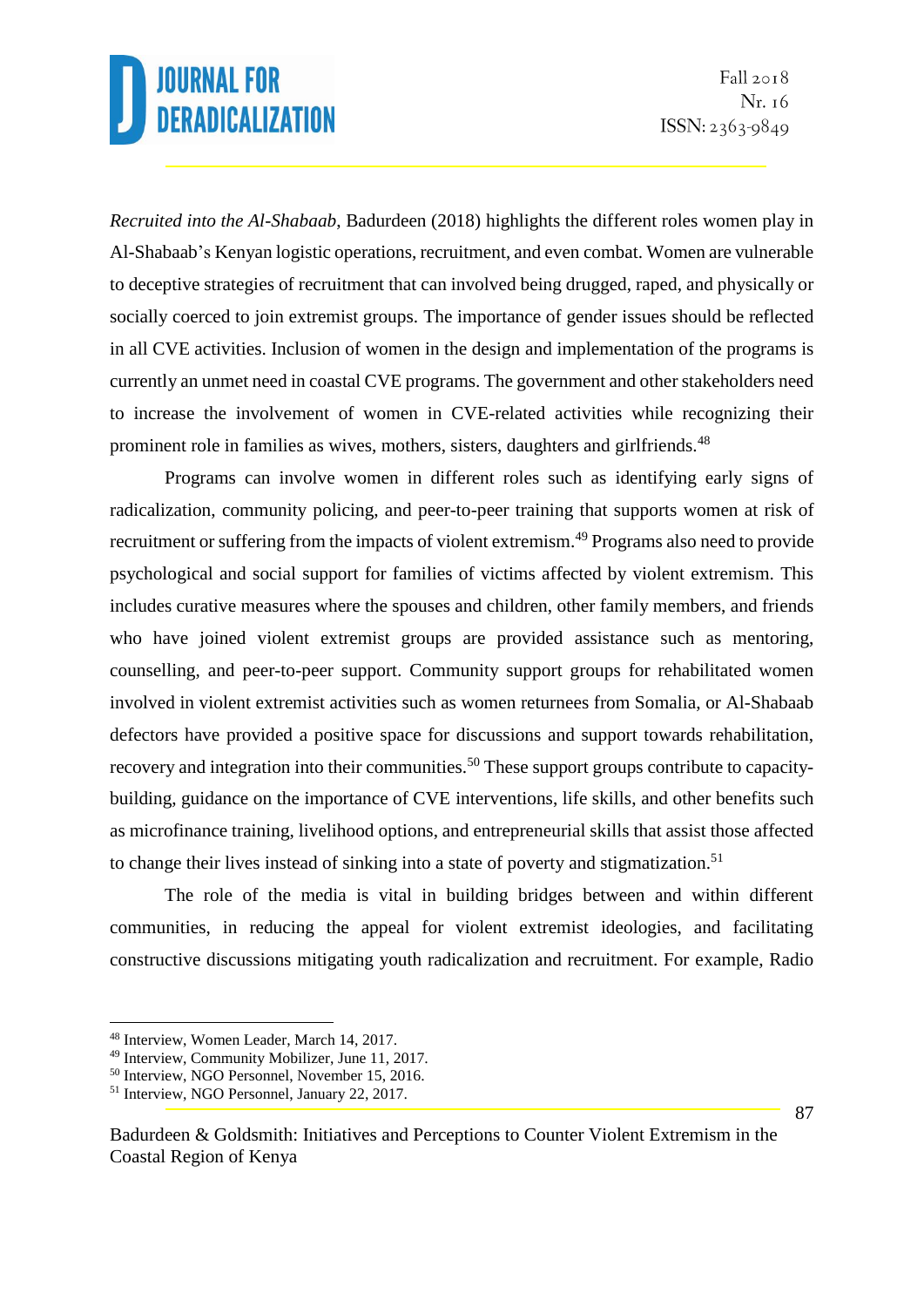Fall  $2018$ Nr. 16 ISSN: 2363-9849

Salaam, a Mombasa-based radio station, is engaged in producing radio features and discussions on radicalization and recruitment. Critical discussions and debate on relevant topics related to violent extremism stimulate thinking and influence related decisions while amplifying the voice of Muslims leaders committed to raising awareness and reducing radicalization and recruitment.<sup>52</sup> Social media platforms directly support the growing trend of online radicalization and recruitment for the Al-Shabaab. These sites channel young people vulnerable to extremist websites and forums to online radical forums and networks (Badurdeen, 2018). Surveillance measures by law enforcement face challenges in keeping up with different forms of technology such as new encrypted forums and platforms used by extremists.<sup>53</sup> Monitoring online platforms and websites for extremist content is an ongoing necessity for countering online radicalization and recruitment.<sup>54</sup> This highlights the need for community leaders and law enforcement officials to be equipped with the knowledge and technical skills needed to employ technology in their CVE activities. 55

There should be greater investment at the school and community levels to encourage safe use of the Internet through skill training programs and initiatives to encourage parents to be aware what their children are browsing.<sup>56</sup> Online literacy programs developed for schools and universities can help promote critical thinking among the youth and students equipping them with the skills to challenge and counter ideas promoted online by extremists.<sup>57</sup> These measures, however, should not be misused for government surveillance of opposition movements or public dissent.<sup>58</sup>

<sup>1</sup> <sup>52</sup> Interview, Religious Leader, September 23, 2016.

<sup>53</sup> Interview, Law Enforcement Official, June 21, 2017.

<sup>54</sup> Interview, Law enforcement Official, September 23, 2016.

<sup>55</sup> Interview, Law Enforcement Personnel, June 12, 2016.

<sup>56</sup> Interview, Youth Leader, May 02, 2016.

<sup>57</sup> Field Notes, January 02, 2017.

<sup>58</sup> Interview, NGO Personnel, May 22, 2017.

Badurdeen & Goldsmith: Initiatives and Perceptions to Counter Violent Extremism in the Coastal Region of Kenya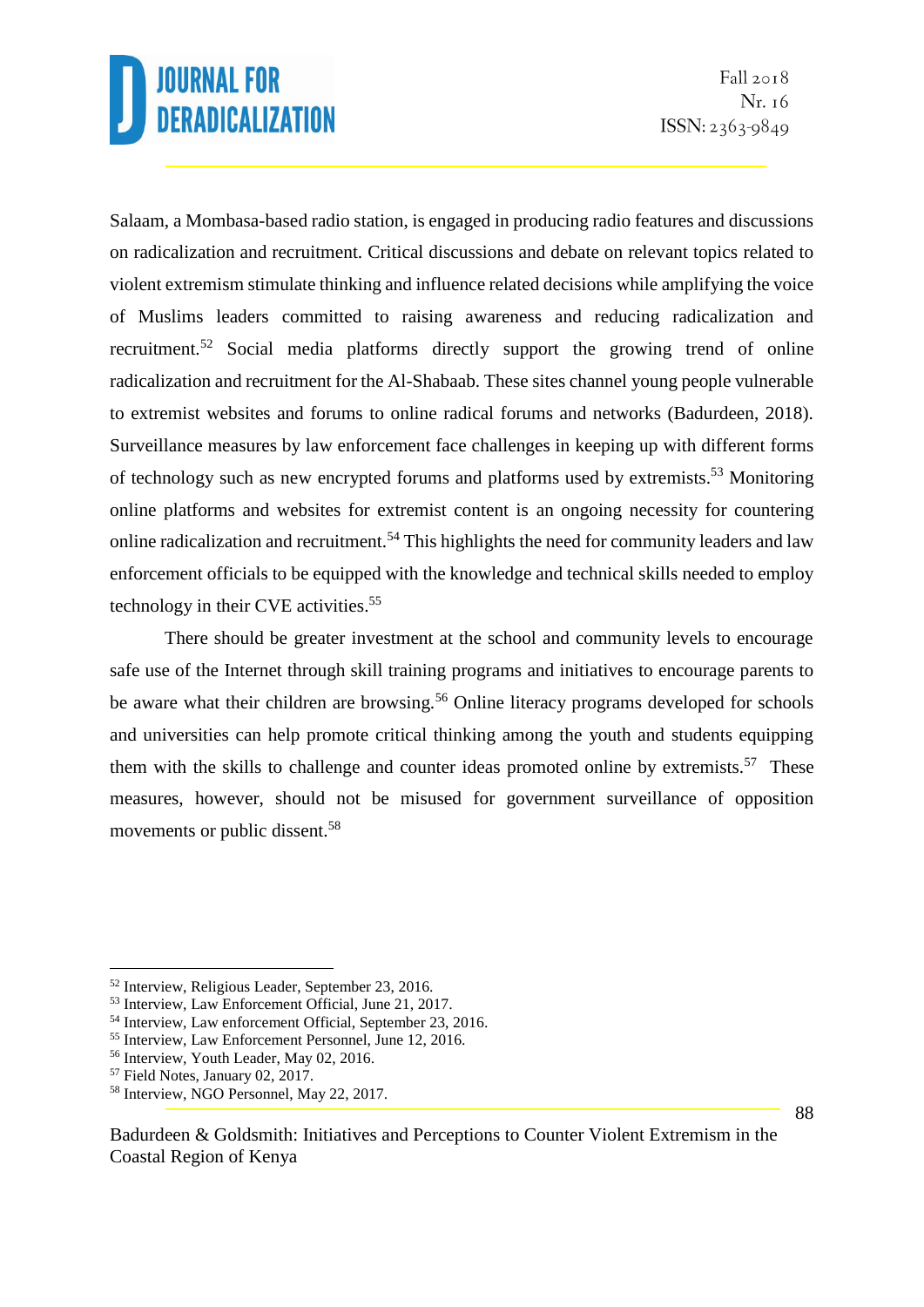

#### **Interventions at the tertiary level**

Tertiary level interventions in CVE focus on approaches aimed at radicalized individuals and groups who may be actively planning, recruiting for, and abetting a violent extremist act or cause. Some individuals at this stage of radicalization may require counterterrorism approaches instead of CVE methods (Challgren et al. 2016). At the tertiary level interventions typically combine the role of law enforcement with intelligence from the community and security personnel. Tertiary CVE interventions include methods such as de-radicalization, disengagement, and rehabilitation. These kind of interventions necessitate expertise by psychologists, religious authorities, de-radicalized former extremists, and skilled community professionals. Interventions focus on preventing threats of impending violence and the individual's or the group's ability to carry out violence in the future.

Research on radicalization processes among youth in Kenya has documented the multiple drivers involved and how these differ from one person to another.<sup>59</sup> If an individual's drivers are, for example, unemployment, poverty, revenge against the state, and persuasion by radical recruiters, interventions may combine career guidance, scholarships, vocational training, credit schemes, and countering ideologies.<sup>60</sup> There are no one-size-fits-all prescriptions.

Discriminatory policies towards Muslims and negative stereotypes affect youth on a personal level. These factors can make young Muslims feel they do not belong and cannot integrate into their society. Recognition by peers was highlighted by informants as a critical need for young men aspiring to be respected within their communities.<sup>61</sup> Extremist organizations fill the need for recognition by giving them roles and positions within the organization accompanied by a feeling of belonging.<sup>62</sup> Interventions targeting individuals need

<sup>59</sup> Field notes, November 06

<sup>60</sup> Interview, Academic, May 12, 2016.

<sup>61</sup> Interview, Community Mobilizer, May 16, 2017.

<sup>62</sup> Interview, NGO Personnel, November 12, 2016.

Badurdeen & Goldsmith: Initiatives and Perceptions to Counter Violent Extremism in the Coastal Region of Kenya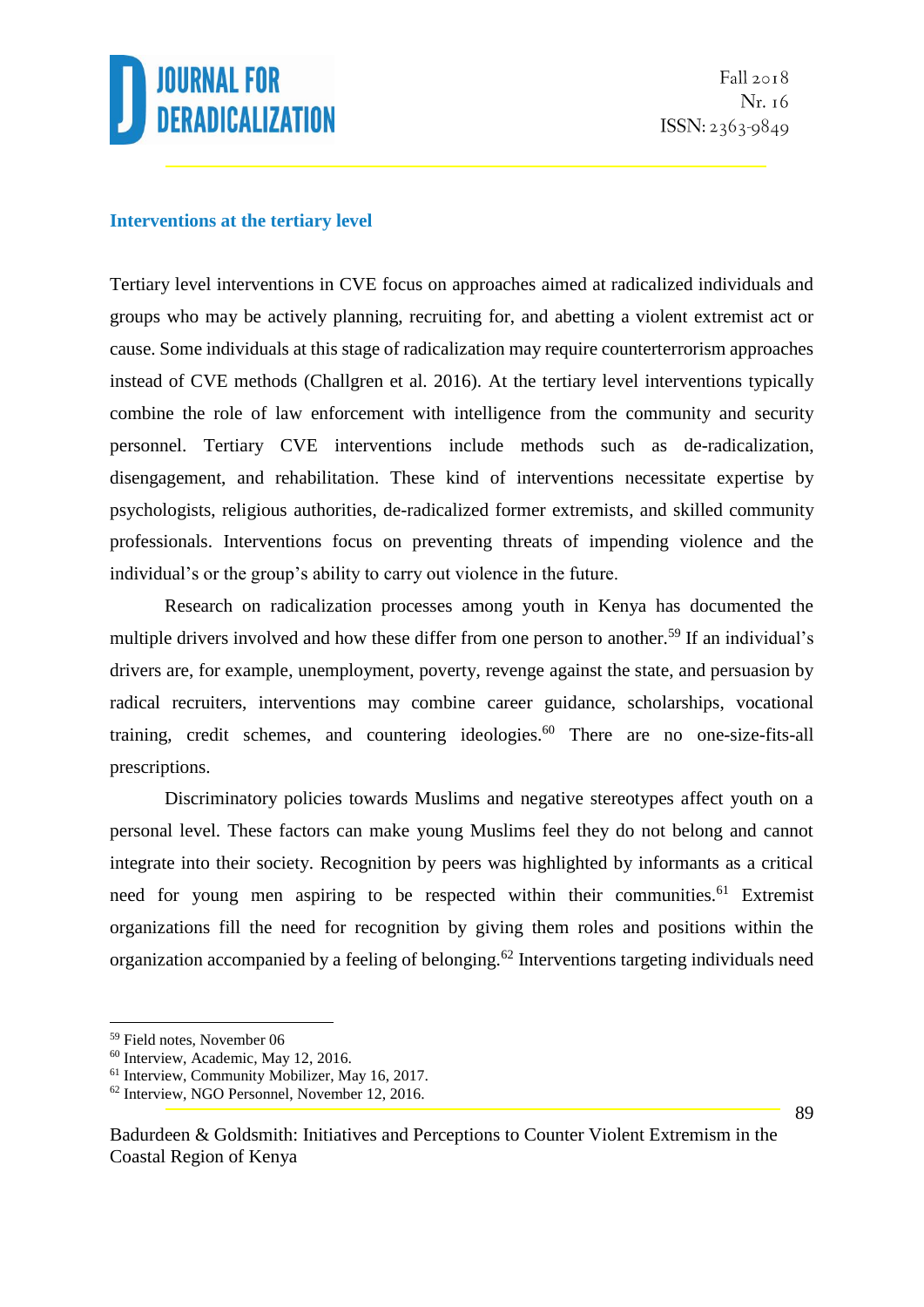to be tailored to address the specific unmet needs of young people vulnerable to radicalization. Failure to address these unmet needs provides a conducive environment for extremist organizations such as the Al-Shabaab stepping in to satisfy these unmet needs.<sup>63</sup> At the individual level, interventions need to focus in transforming individual behaviors and the attitudes of the radicalized, vulnerable youth, and Al-Shabaab sympathizers. <sup>64</sup> Similar interventions need to focus on attitudinal changes of young people and their families who are stigmatized by association. Other methods are required for rehabilitating youth who work as radical entrepreneurs for the Al-Shabaab or are active agents of violent extremism in the coastal region.

The delicate and complex nature of the process of disengagement of returnees or defectors requires a multifaceted approach of careful planning.<sup>65</sup> Disengagement is complicated by the context of fear and suspicion. Those who disengage fear being prosecuted by law enforcement, the possibility of execution by Al-Shabaab, and rejection by the community—all of which make them afraid of leaving the extremist group.<sup>66</sup> The state has been active in the disengagement and reintegration process of former Al-Shabaab recruits, who are often referred to as "returnees," although some refer to them as defectors, under the Government Amnesty Program.<sup>67</sup>

There are three reasons why the role of reintegrated ex-Al-Shabaab members can be vital in CVE efforts: first, their stories provide insights into and in-depth understanding of the radicalization-recruitment process in addition to the dynamics of Al-Shabaab's internal organization. Second, they can be proactive actors in providing intelligence on the tactics and

<sup>63</sup> Interview, Women Leader, September 23, 2016.

<sup>&</sup>lt;sup>64</sup> At risk youth include youth who may have family members or relatives in extremist groups, or is involved in illegal activities such as substance abuse or gang activities or young people or are from particular locations identified as hotspots for Al-Shabaab radicalization.

<sup>65</sup> Like in many other countries, Kenya has no clear DDR (Disarmament, Demobilization and Reintegration) and CVE linkage in policy and practice. However, there is a need to cross-fertilize CVE and DDR specifically with regard to the reintegration process of returnees or defectors as the process overlaps geospatially. This will prevent recidivism (Piedmont, 2015)

<sup>66</sup> Interview, Community Leader, May 06, 2017.

<sup>67</sup> Immediately after the Garissa University attack which killed 148 people, the Kenyan government launched its amnesty programme offering amnesty and appropriate reintegration to youth who had joined the Al-Shabaab.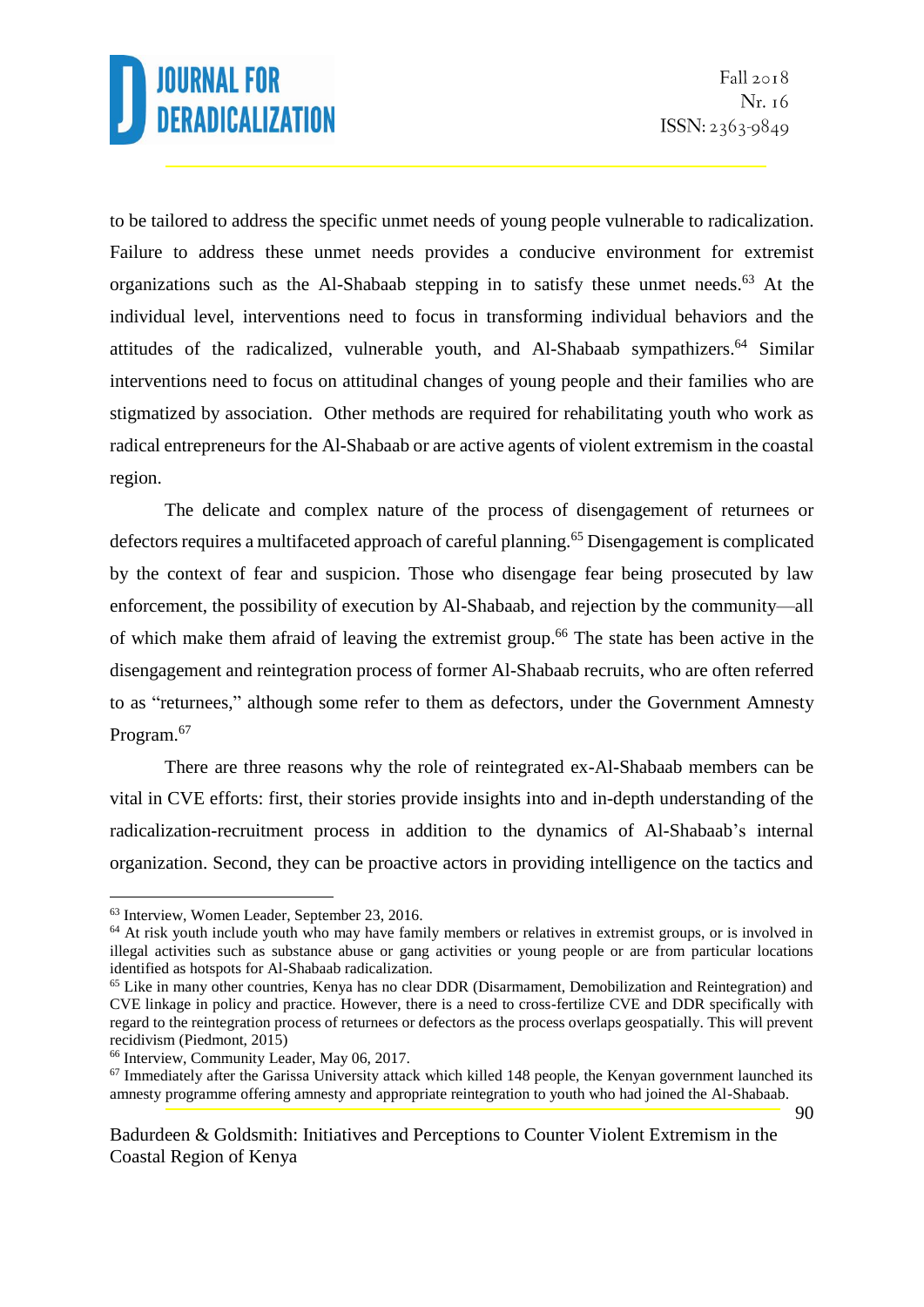strategies used by Al-Shabaab. Third, they are useful contributors to the development of interventions designed for the disengagement and demobilization process of other youth.<sup>68</sup> There have been efforts by community based organizations to use disengaged youth or returnees in their work as mentors or community mobilizers. However, these efforts have been at a minimum due to the difficulties encountered in trusting ex-Al-Shabaab members and the unclear nature of legislations in working with Al-Shabaab returnees or members. Their participation is dependent on the provision of security and an enabling environment giving them hope for a new future. Caution needs to be exercised with ex-Al Shabaab members who may come *via* the government's amnesty program as they may be viewed as spies or sleepers, or may be suspected to be involved in gathering information on the whereabouts of other returnees. This can endanger the life of other returnees as was the case of individuals in Kwale who have been threatened or killed after their return. There is a need for close scrutiny of the ex-militants and must be made part of the program, especially if they have gone through adequate rehabilitation and reintegration.

The stigma and fear involved in working with ex-combatants explain why many donors and CSOs do not work with them as part of their mandates.<sup>69</sup> Rehabilitation programs should be tailored to work on an individual basis. There is a need for proper psycho-social support for individuals with suitable mentors and livelihood and employment initiatives addressing their future goals.<sup>70</sup> Constant counseling and countering extremist ideologies by credible leaders can reduce extremist tendencies among radical prisoners. Similarly, systematic rehabilitation programs for reforming ex-Al Shabaab members will assist these members to contribute positively in the community.

Therefore, tertiary level interventions in CVE aimed at micro-level, focuses on radicalized individuals and groups who may be actively planning, recruiting for, and abetting a violent extremist act or cause. Interventions such as de-radicalization, disengagement, and

<sup>68</sup> Interview, Community Mobilizer, March 22, 2017.

<sup>69</sup> Field notes, November 14, 2016.

<sup>70</sup> Interview, NGO Personnel, March 06, 2017.

Badurdeen & Goldsmith: Initiatives and Perceptions to Counter Violent Extremism in the Coastal Region of Kenya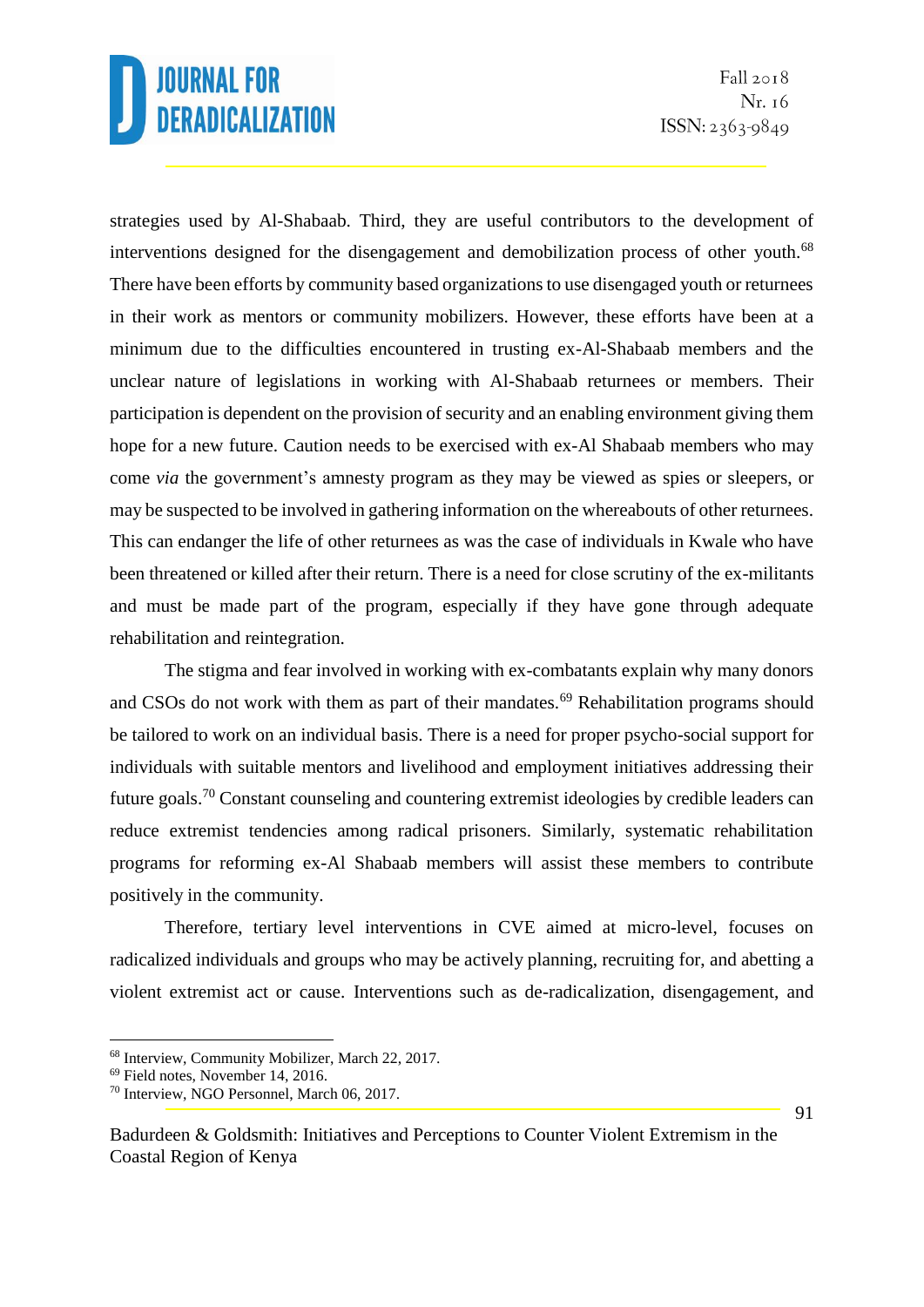rehabilitation and often concentrates in the radicalized individual and his or her family members and on threats of impending violence and the individual's or the group's ability to carry out violence in the future. However, most interventions at this stage is expensive and time consuming and requires expertise by psychologists, religious authorities, de-radicalized former extremists, and skilled community professionals.

### **Conclusion: Pathways for enhancing CVE interventions on the Coast of Kenya**

Collaboration involving the national government, county governments, and international organizations can facilitate incorporation of best practices for rehabilitation and the corresponding lessons learned by stakeholders contributing to Kenya's CVE efforts.<sup>71</sup> The Public Health model for CVE that provided the framework for this overview emphasizes a preemptive engagement to violent extremism by evaluating, addressing, and mitigating the wideranging dynamics of violent extremism. The article mapped the primary, secondary and tertiary CVE interventions in the coastal region of Kenya. The study revealed the need for a welldesigned version of public health model to define, guide, and implement CVE. The model should focus on a well-planned system incorporating both government and non-government actors as well as defining who and at which phase of the radicalization process should be involved in mitigation efforts. The design of the system should take into consideration preexisting prevention efforts. Organizations active in the field of CVE can utilize the model to determine where they could fit within the CVE spectrum in order to reduce duplication efforts and to achieve maximum efficiency.

Most interventions reveal the *ad hoc* nature of previous interventions that in turn highlights the need for a better CVE leadership. The National CVE strategy under the National Counter Terrorism Centre is commendable, but more effort is needed in communicating the strategy to the civil society organizations engaged in CVE.

<sup>71</sup> Field Notes, January 12, 2017.

Badurdeen & Goldsmith: Initiatives and Perceptions to Counter Violent Extremism in the Coastal Region of Kenya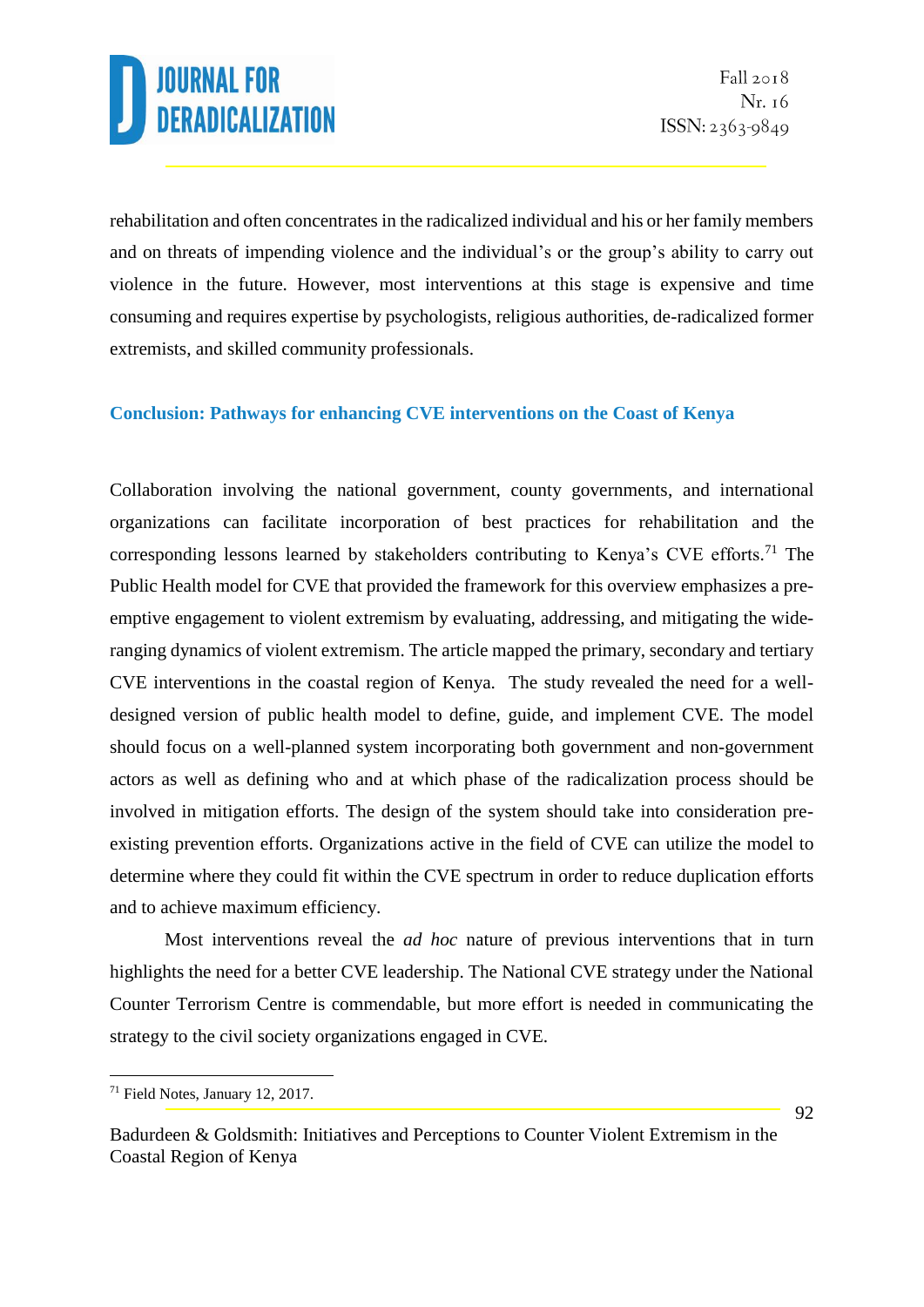Practitioners and policy makers working on CVE recognize the need for stronger evidence-based interventions in improving the design and effective implementation of CVE policies and programs. The need for evidence led interventions and information sharing underscores the need for primary data illuminating the localized contexts of radicalization and extremism. Such information and knowledge are crucial for designing interventions that counter these processes (Zeiger and Aly, 2015). However, the challenges in gathering information has been linked to the difficulties in measuring attitudes of de-radicalized individuals as attitudinal change is often long-term, and the required capacity needed for evaluations by implementing organizations. Although some research on CVE in the coastal region of Kenya exists, it has yet to translate into enhanced organizational interventions.<sup>72</sup>

Some of the constraints limiting the use of empirical findings begin with the variation in local contexts influencing the definition of CVE. Contested preferences regarding how we define CVE shape individual interventions. Most often these definitions mirror donor preferences and the biases of implementing organizations.<sup>73</sup> Targeted CVE interventions like countering extremist narratives may require specific contextual definitions appropriate to the religious sentiments generating emotions and animosity among communities. As stated by one respondent, CVE is often tied to Islamic extremism in a manner that results in the programs stereotyping and stigmatization a particular Muslim community.<sup>74</sup>

Most interventions in coastal Kenya are based on perceptions of the recruitment into the Al-Shabaab rather than case studies that emphasize the experience of individuals who travelled the violent extremist path.<sup>75</sup> In the article '*Reality Versus Perception: Toward Understanding Boko Haram in Nigeria'*, the authors highlighted the need to evaluate the perceptions of CVE practitioners against the testimony of at risk youth and former recruits to violent extremist organizations (Botha and Abdille, 2017). Research in such areas is constrained by the time

<sup>72</sup> Interview with NGO member, May 16, 2017.

<sup>73</sup> Field notes, February 11, 2017.

<sup>74</sup> Interview, NGO Personnel, January 02, 2017.

<sup>75</sup> Interview, NGO Personnel, November 22, 2016.

Badurdeen & Goldsmith: Initiatives and Perceptions to Counter Violent Extremism in the Coastal Region of Kenya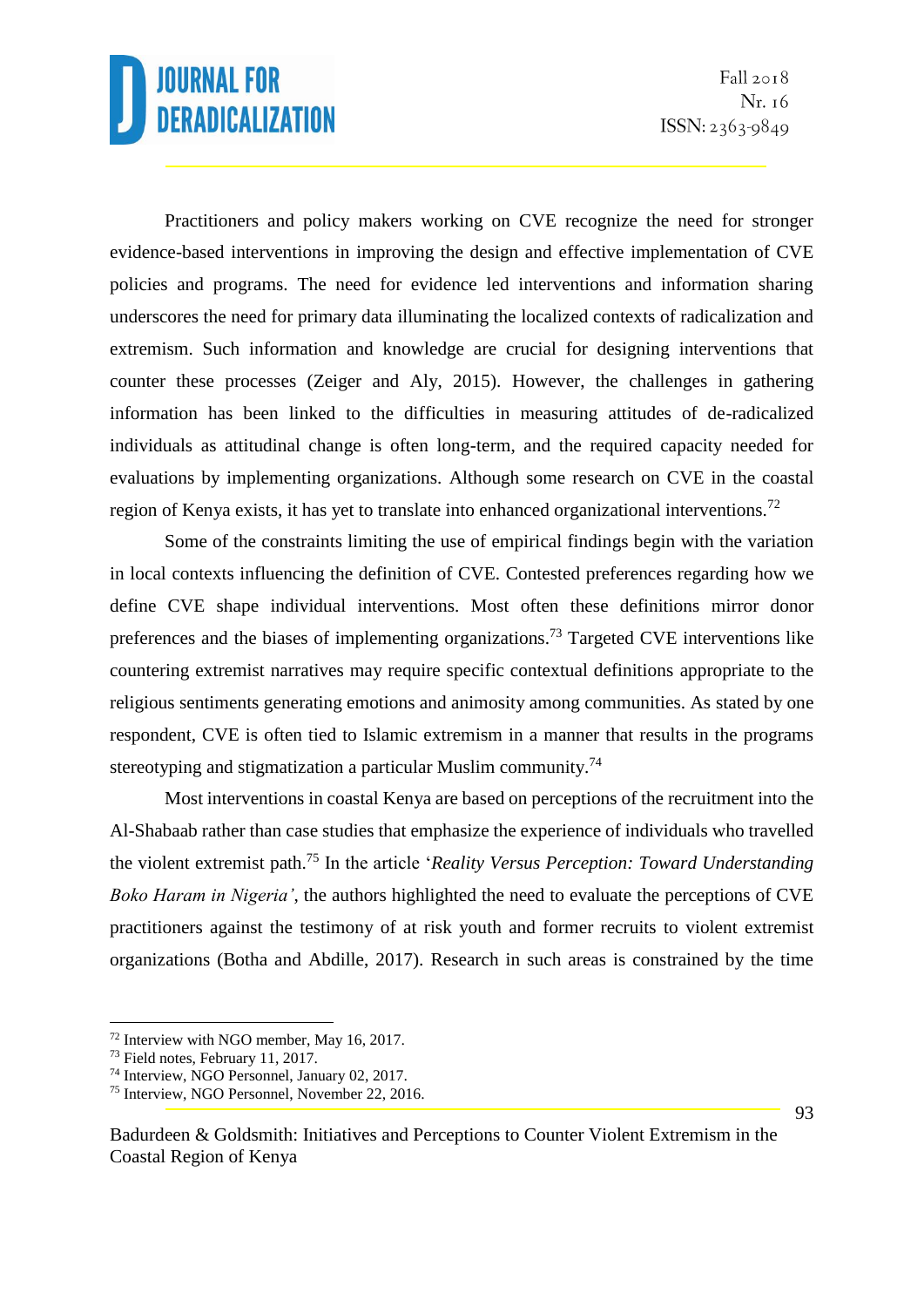required for in-depth field work, funding, difficulty of access, and the shortage of experienced researchers with expertise in working with hard to reach populations. Triangulating data from multiple sources is necessary as a consequence, which requires collaboration between law enforcement personnel and communities.<sup>76</sup> Implications of the lack of in-depth data on a phenomenon like recruitment pathways compromise the inability to forecast trends in recruitment and may contribute to superficial mitigation projects that consume limited resources. Campaigns designed to counter violent extremism online often proceed without appropriate research into the phenomenon of online violent extremism.<sup>77</sup> More empirical research is needed on how social media affects the behavior of individuals before making assumptions on how the process of online radicalization can be prevented (Zeiger and Aly 2015).

Evidence-based interventions need platforms for research and information sharing. There is currently little academic research on violent extremism and the findings from research institutes and think-tanks. This accounts for the programs that do not cater for implementable strategies that address the issues of a particular region.<sup>78</sup> There is a need for more CVE research dissemination, the sharing of best practices and research methodologies, and lessons learned. Some examples of regional initiatives bridging academics, policy makers and practitioners include the BRICS (Building Resilience in Civil Society in Kenya), The Rift Valley Institute forums on CVE, and the policy studies by Centre for Human Rights and Policy Studies (CHRIPS). There is a need to invest in more research on recruitment via the social media platforms, crime and the terrorism nexus, young people and their resilience towards violent extremism, terrorism and the human trafficking connection, gaps in the existing deradicalization process of former combatants under the government amnesty offer, and the strategies of radical preachers. Also, researching violent radicalization group dynamics and

<sup>76</sup> Interview, Academic, June 12, 2017.

<sup>77</sup> Interview, NGO Personnel, January 02, 2017.

<sup>78</sup> Field Notes, November 06, 2016.

Badurdeen & Goldsmith: Initiatives and Perceptions to Counter Violent Extremism in the Coastal Region of Kenya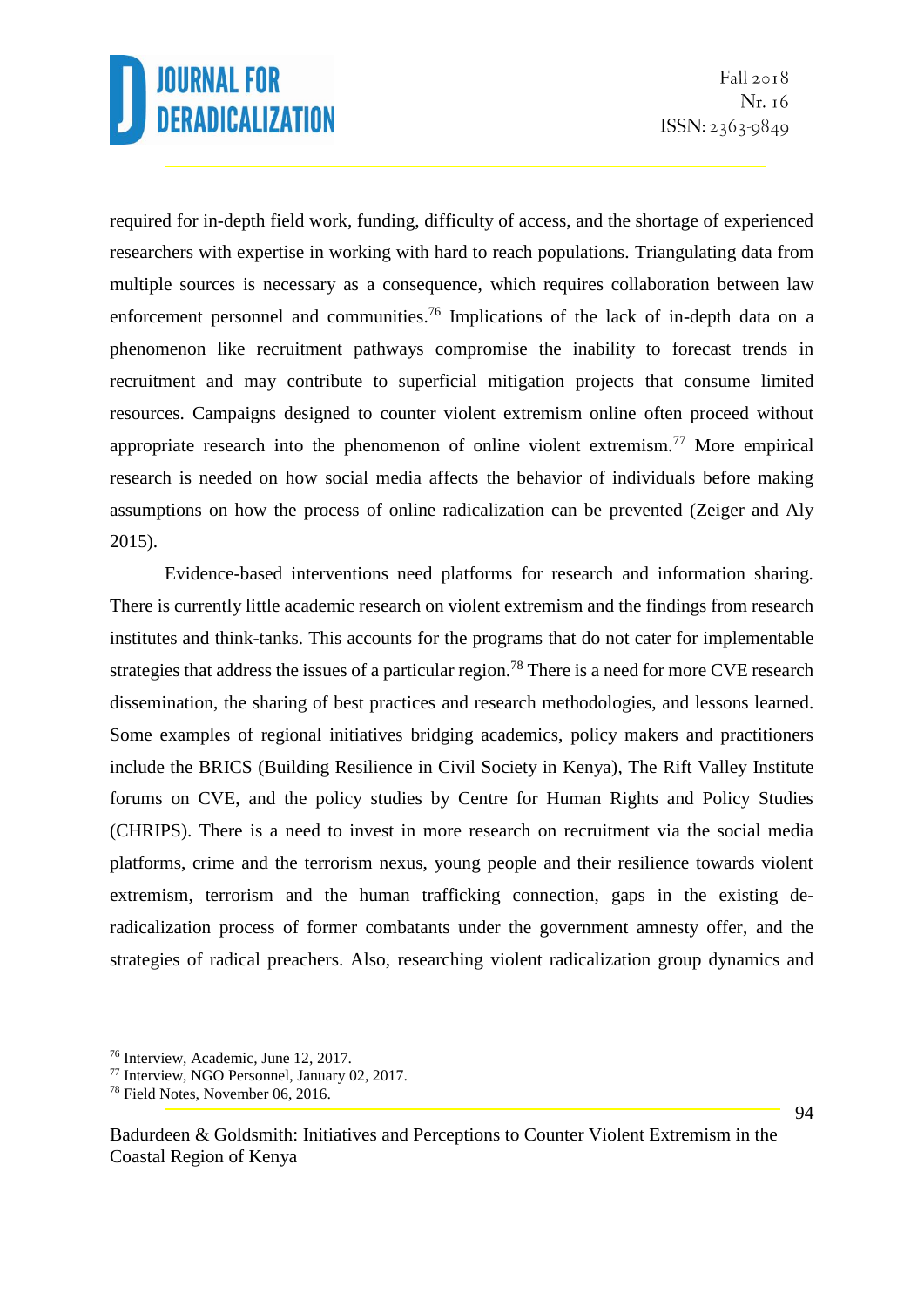networking processes will benefit from knowledge from various other fields of study such as cult or gang research, social media analysis, drug networks, and social movements.

Academic partnerships with law enforcement organizations can enhance interventions disrupting different recruitment pathways.<sup>79</sup> These partnerships could operationalize studies related to the offline and online channels of communication with the aim of reducing online radicalization and recruitment.<sup>80</sup> These interventions aimed at intercepting 'or spying' should not be turned into a mass surveillance targeting communities or state attempts to curb voices of political dissent (Badurdeen, 2018)

Interventions specific to local communities should take into account contextual differences like the local factors conditioning embedded webs of community relationships.<sup>81</sup> Solutions need to be localized where the communities own the process and local CSOs play a vital role by utilizing their local expertise. In these cases, caution is necessary to avoid a small group of local elite CSOs taking control of the CVE interventions, and the CVE funding must be managed to promote diversity among CSOs working in the field.

Very few community organizations are involved or have capacity to be involved at the project conception stages, which are often controlled by donors influenced by their domestic CVE models.<sup>82</sup> Also, organizations working on CVE tend to lose focus on domestic violent extremist trends and patterns when they have to respond to extraneous factors featuring in donor proposals. There is a need to encourage bottom up projects driven by empirical research. One example is the case of radicalization or recruitment linked to human smuggling or trafficking networks or recruitment of youth through educational institutions. Community attitudes should be assessed before launching projects such as sensitization, awareness campaigns, disseminating particular tools of CVE, or using technical terminology that may alienate local communities. Likewise, community attitudes should be assessed before designing reintegration

<sup>79</sup> Interviewee, Law Enforcement Official, January 02, 2017.

<sup>80</sup> Field Notes, June 12, 2016.

<sup>81</sup> Interview, CBO member, May 22, 2017.

<sup>82</sup> Field notes, January 02, 2017.

Badurdeen & Goldsmith: Initiatives and Perceptions to Counter Violent Extremism in the Coastal Region of Kenya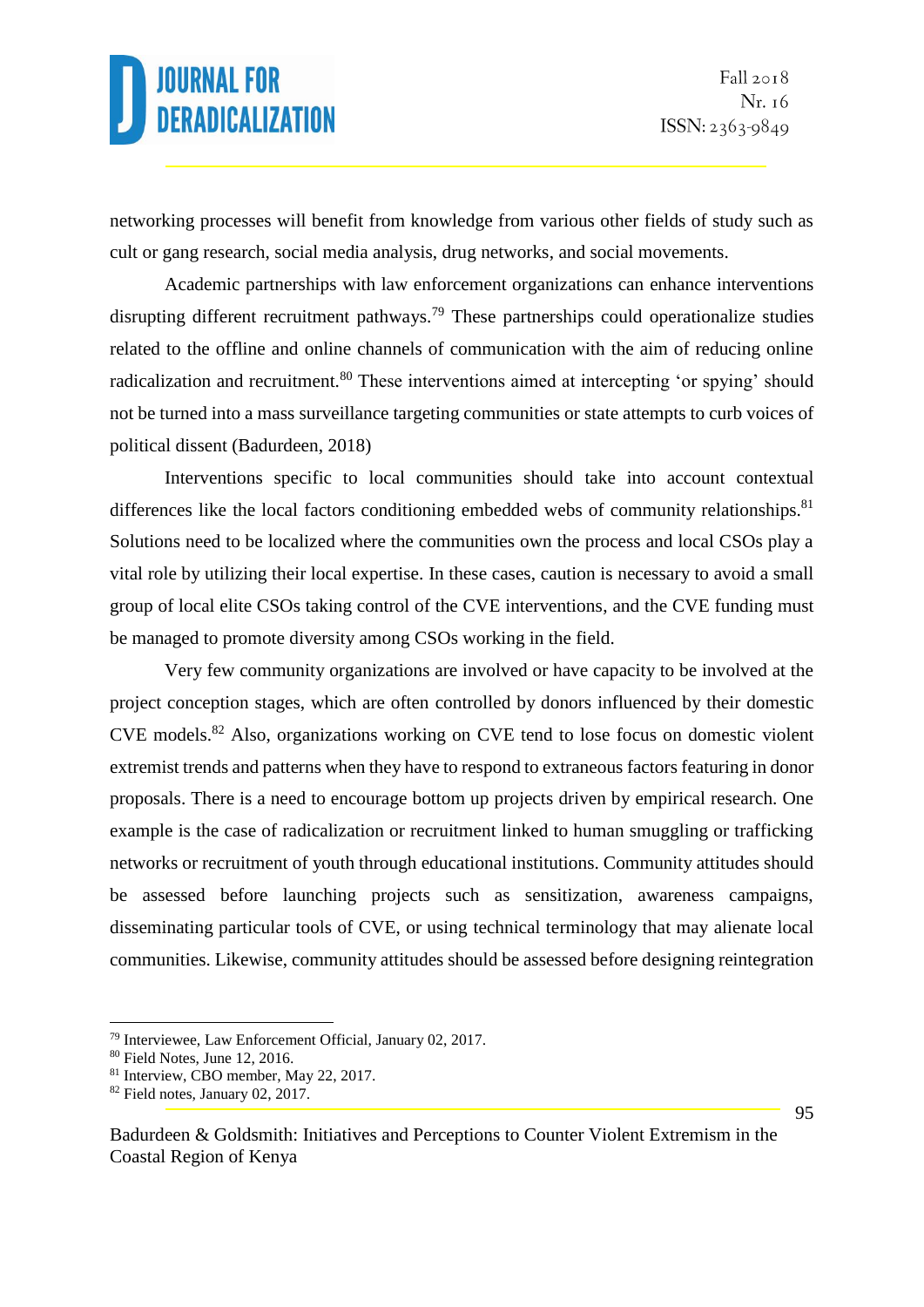programs for returnees or Al-Shabaab defectors where community support is vital for effective reintegration.<sup>83</sup> A policy approach for Disarmament, Demobilization and Reintegration (DDR) requires an instrumental shift addressing the DDR-CVE intersection designating that DDR be viewed as a conflict prevention measure rather than a post-conflict peace building effort. This will address the phenomenon of recidivism among members of armed groups.

Monitoring and evaluation frameworks should avoid one-size-fits all solutions for different CVE interventions. There is a corresponding need for capacity building programs for local institutions to develop institutional monitoring and evaluation with a view towards sharing good practices.<sup>84</sup>

With the emergence of decentralized CVE plans at the county levels in Kenya, it is expected that different CVE approaches will be integrated to minimize duplication of projects.<sup>85</sup> The county CVE plans will ideally include a macro-level approach to measure the overall impact of different projects on the community as well as to learn from failures. This would also facilitate understanding the secondary and tertiary effects of different CVE interventions across different locations.

The article has highlighted the prevailing gaps in CVE programming and practice. A broader analysis including evaluations of particular projects could shed more light on the impact of the projects. More reflections on the impact of CVE initiatives at the individual and community level is vital for the sustainability of projects that can be replicated in similar regions suffering the violent effects of youth radicalization and recruitment for terrorist networks.

<sup>&</sup>lt;u>.</u> <sup>83</sup> Interview, NGO member, May 16, 2017.

<sup>&</sup>lt;sup>84</sup> Field notes, December 28, 2016.

<sup>85</sup> Interview, Academic, September 16, 2016.

Badurdeen & Goldsmith: Initiatives and Perceptions to Counter Violent Extremism in the Coastal Region of Kenya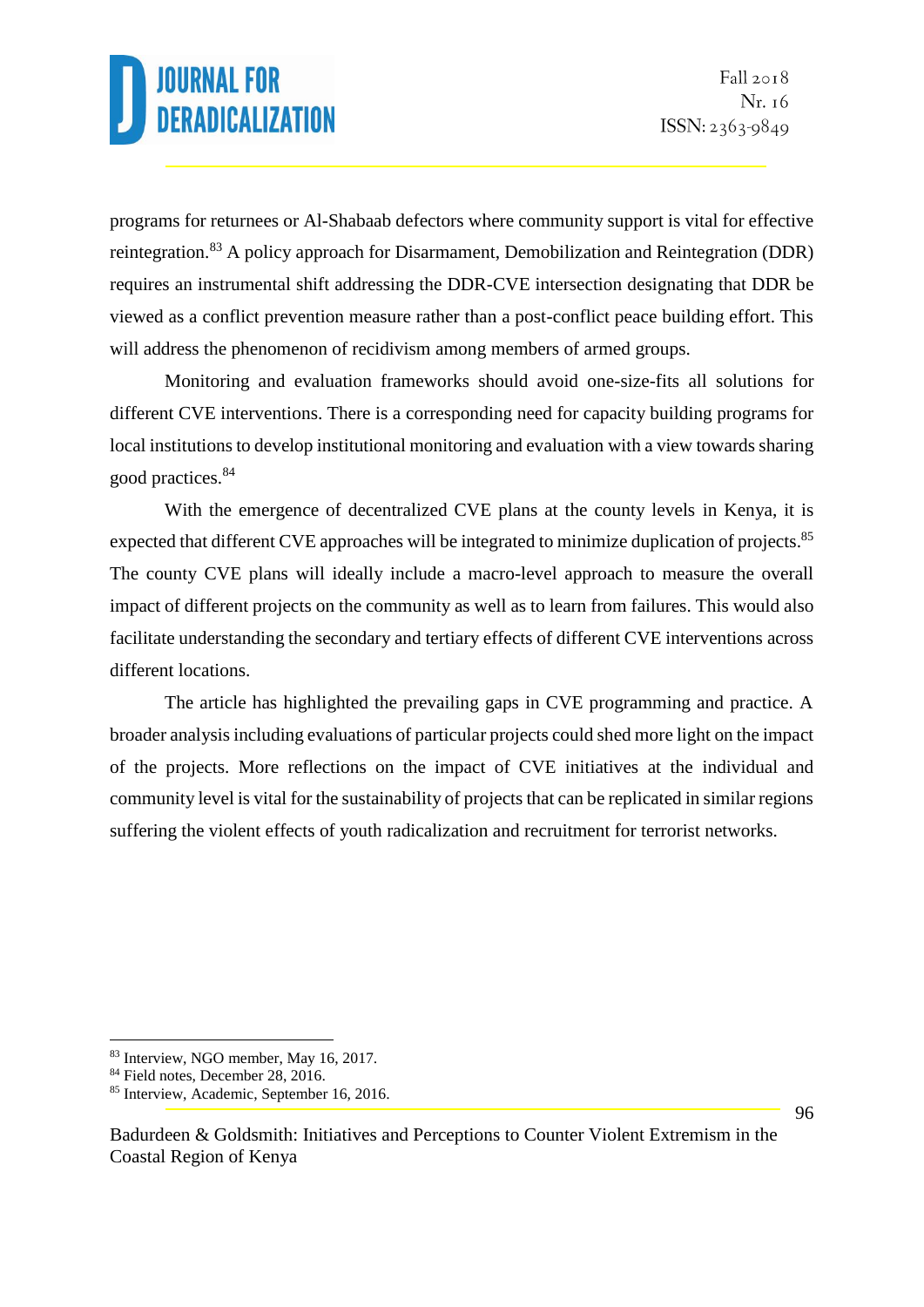

Fall  $2018$ Nr. 16 ISSN: 2363-9849

#### **References**

Ayiera, E. A. (2015). *Local Policing Accountability in Kenya: Challenges and Opportunities for Action.* Nairobi: Centre for Human Rights and Policy Studies.

Badurdeen, F.A. (2012). Youth Radicalization in the Coast Province of Kenya, *Africa Peace and Conflict Journal*, 5(1): 53-64.

Badurdeen, F. A. (2016). Al-Shabaab Terrorist Recruitment in Kenya: Contributions from the Social Movement Theory". Paper presented at the 24th International Congress of Political Science, Social Movement Approaches Panel, Adam Mickiwicz University, Poznan, Poland, 23-28 July, 2016.

Badurdeen, F. A. and Ndenyele, W. O. (2014). Public participation in development projects: case study of the new port of Lamu in Kenya. *Kenya Studies Review*, 6(1): 232-249.

Badurdeen, F. A. (2017). An evaluation of the Anti-Terrorism Laws in Kenya. Paper presented at the Fifth Annual Conference on Law and Religion in Africa, African Consortium for Law and Religion Studies (ACLARS), International University of Rabat, Morocco 14-16 May 2017.

Badurdeen, F. A. (2018). Roles, Motivations, and Recruitment Pathways of Kenyan Women Recruited into the Al-Shabaab, in Mazrui, A., Njogu, K., and Goldsmith, P. (Eds.). *Countering Violent Extremism in Kenya: Between the Rule of Law and the Quest for Security.* Nairobi: Twaweza Communications, 151-168.

Badurdeen, F. A. (2018). Online Recruitment and Radicalization: Al-Shabaab luring strategies with new technology, in Ruteere, M. and Mutahi, P. (Eds). Confronting Violent Extremism in Kenya: Debates, Ideas and Challenges. Nairobi: Centre for Human Rights and Policy Studies.

Beyer, A. C. (2008). *Violent Globalism: Conflict in Response to Empire*. Aldershot, Hampshire: Ashgate Publishing.

Bosire, C. M. (2013). Devolution for Development, Conflict resolution and Limiting Central Power: An analysis of the Constitution of Kenya 2010. Thesis. Cape Town: Faculty of Law, University of Western Cape.

Botha, A. (2013). *Assessing the vulnerability of Kenyan youths to radicalisation and extremism*. Pretoria: Institute for Security Studies.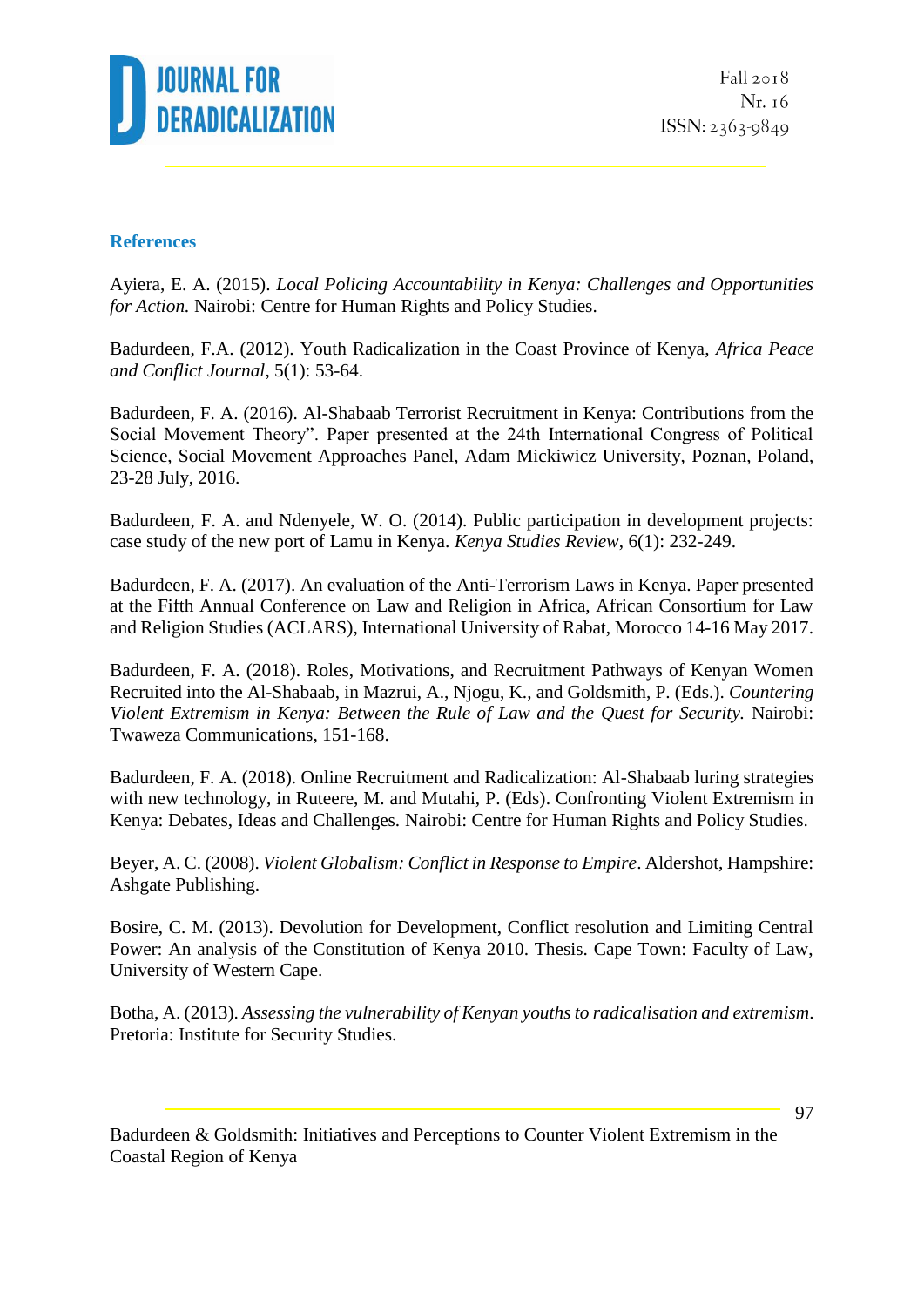

Botha, A. and Abdile, M. (2017). Reality versus Perception: Toward Understanding Boko Haram in Nigeria. *Studies in Conflict and Terrorism*,

Brett, J. and Kahlmeyer, A. (2017). Strengthening Resilience to Violent Extremism – Strive Horn of Africa: Evaluation Report. Retrieved from: http[s://170124-STRIVE-evaluation-Report-Final.pdf](file:///C:/HP/Downloads/Documents/170124-STRIVE-evaluation-Report-Final.pdf)

Cannon, B. J. and Pakalya, D. R. (2017). Why al-Shabaab Attacks Kenya: Questioning the Narrative Paradigm. *Terrorism and Political Violence*, 1-13.

Centre for Human Rights and Policy Studies (2016). Preventing Violent Extremism in Kenya: Policy Options. Nairobi: CHRIPS. [https://UNDP-JourneyToExtremism-report-2017-english.pdf](https://undp-journeytoextremism-report-2017-english.pdf/)

Challgren, J., Kenyon, T., Kervick, L., Scudder, S., Walters, M. and Whitehead, K., Connor, J., and Flynn, C. R. (2016). Countering Violent Extremism: Applying the Public Health Model. Washington DC: Georgetown Security Studies Review.

Chertoff, M. (2015). Notes from the White House Summit on Countering Violent Extremism. The Hill, 26 February 2015:

http://thehill.com/blogs/congress-blog/homeland-security/233831-notes-from-the-whitehouse-summit-on-countering-violent

Daily Nation (2016). The Rise of Women in Terrorism, September 17, 2016. Retrieved from: [https://www.nation.co.ke/lifestyle/lifestyle/The-rise-of-women-in-terrorism/1214-3384688](https://www.nation.co.ke/lifestyle/lifestyle/The-rise-of-women-in-terrorism/1214-3384688-b7cl9f/index.html) [b7cl9f/index.html](https://www.nation.co.ke/lifestyle/lifestyle/The-rise-of-women-in-terrorism/1214-3384688-b7cl9f/index.html)

Davis, J. (2010). *Terrorism in Africa: The Evolving front in the War on Terror*. Plymouth: Lexington Books.

Demant, F., Slootman, M., Bujis, F. and Tilly, J. (2008). Decline and Disengagement: An analysis of Processes of Deradicalization. Amsterdam: Institute for Migration and Ethnic Studies at the University of Amsterdam.

Dunstan, S. (2011). *Entebbe: The Most Daring Raid of Israel's Special Forces*. New York: Rosen Publishing.

Hansen, S. J. (2013). *Al Shabaab in Somalia: The History and Ideology of a Militant Islamist Group, 2005-2012.* Oxford: Oxford University Press.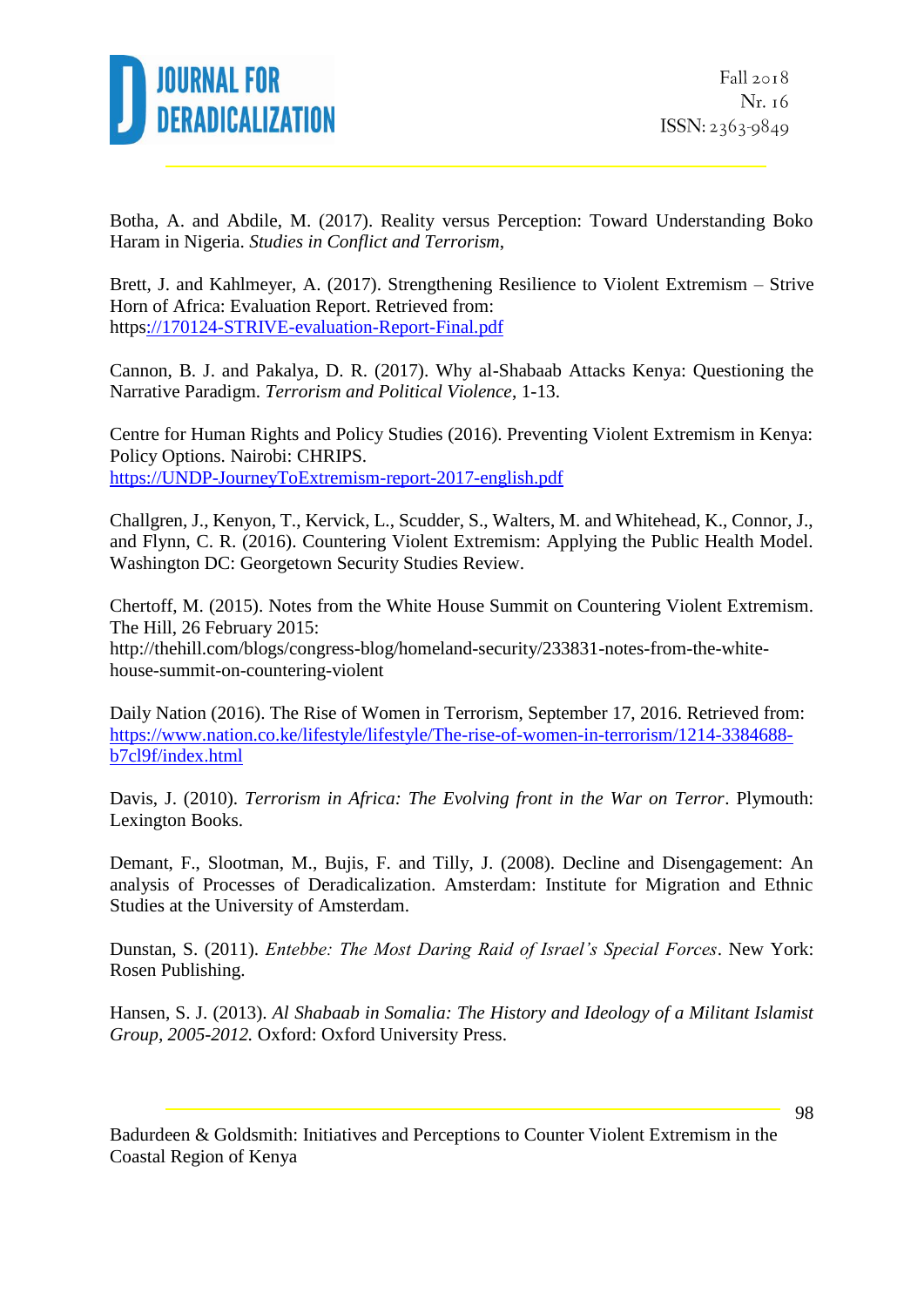

Howell, J. and Lind, J. (2009). *Counter-Terrorism, Aid and Civil Society: Before and after the war on terror*. Basingstoke: Palgrave Macmillan.

HM Government (2006). Countering International Terrorism: The United Kingdom's Strategy – July 2006.

[https://assets.publishing.service.gov.uk/government/uploads/system/uploads/attachment\\_data/](https://assets.publishing.service.gov.uk/government/uploads/system/uploads/attachment_data/file/272320/6888.pdf) [file/272320/6888.pdf](https://assets.publishing.service.gov.uk/government/uploads/system/uploads/attachment_data/file/272320/6888.pdf)

International Crisis Group. (2014). Kenya: Al Shabaab – closer to Home Africa Briefing No. 102. Brussels: International Crisis Group. Retrieved online: [http://www.crisisgroup.org/~/media/files/africa/horn-of-africa/kenya/b102-kenya-al-shabaab](http://www.crisisgroup.org/~/media/files/africa/horn-of-africa/kenya/b102-kenya-al-shabaab-closer-to-home.pdf)[closer-to-home.pdf](http://www.crisisgroup.org/~/media/files/africa/horn-of-africa/kenya/b102-kenya-al-shabaab-closer-to-home.pdf)

IRIN (2016). How Kenya's Al-Shabaab Amnesty is a loaded gun, August 31, 2016. Retrieved from:

[https://www.irinnews.org/investigations/2016/08/31/how-kenya%E2%80%99s-al-shabab](https://www.irinnews.org/investigations/2016/08/31/how-kenya%E2%80%99s-al-shabab-amnesty-loaded-gun)[amnesty-loaded-gun](https://www.irinnews.org/investigations/2016/08/31/how-kenya%E2%80%99s-al-shabab-amnesty-loaded-gun)

Kenya Human Rights Commission. (2016). *Towards a Protected and expanded civic space in Kenya and beyond.* Nairobi: Kenya Human Rights Commission.

Kessels, E. and Nemr, C. (2016). *Countering Violent Extremism and Development Assistance: Identifying Synergies, Obstacles and Opportunities*. London: Global Center on Cooperative Security.

Maszka, J. (2018). *Al-Shabaab and Boko Haram: Guerilla Insurgency or Strategic Terrorism?* New Jersey: World Scientific Publishing Europe Ltd.

Mogire, E. and Agade, K. M. (2011). Counter terrorism in Kenya. *Journal of Contemporary African Studies,* 29(4): 473-491.

Nyanjom, O. (2011). *Devolution in Kenya's New Constitution*. Nairobi: Society for International Development.

Nyheim, D. (2015). *Early Warning and Response to Violent Conflict: Time for a Rethink*. London: Saferworld.

Ogada, M. (2017). *Emerging Developments in Countering Violent Extremism and Counter terrorism in Kenya.* Nairobi: Centre for Human Rights and Policy Studies.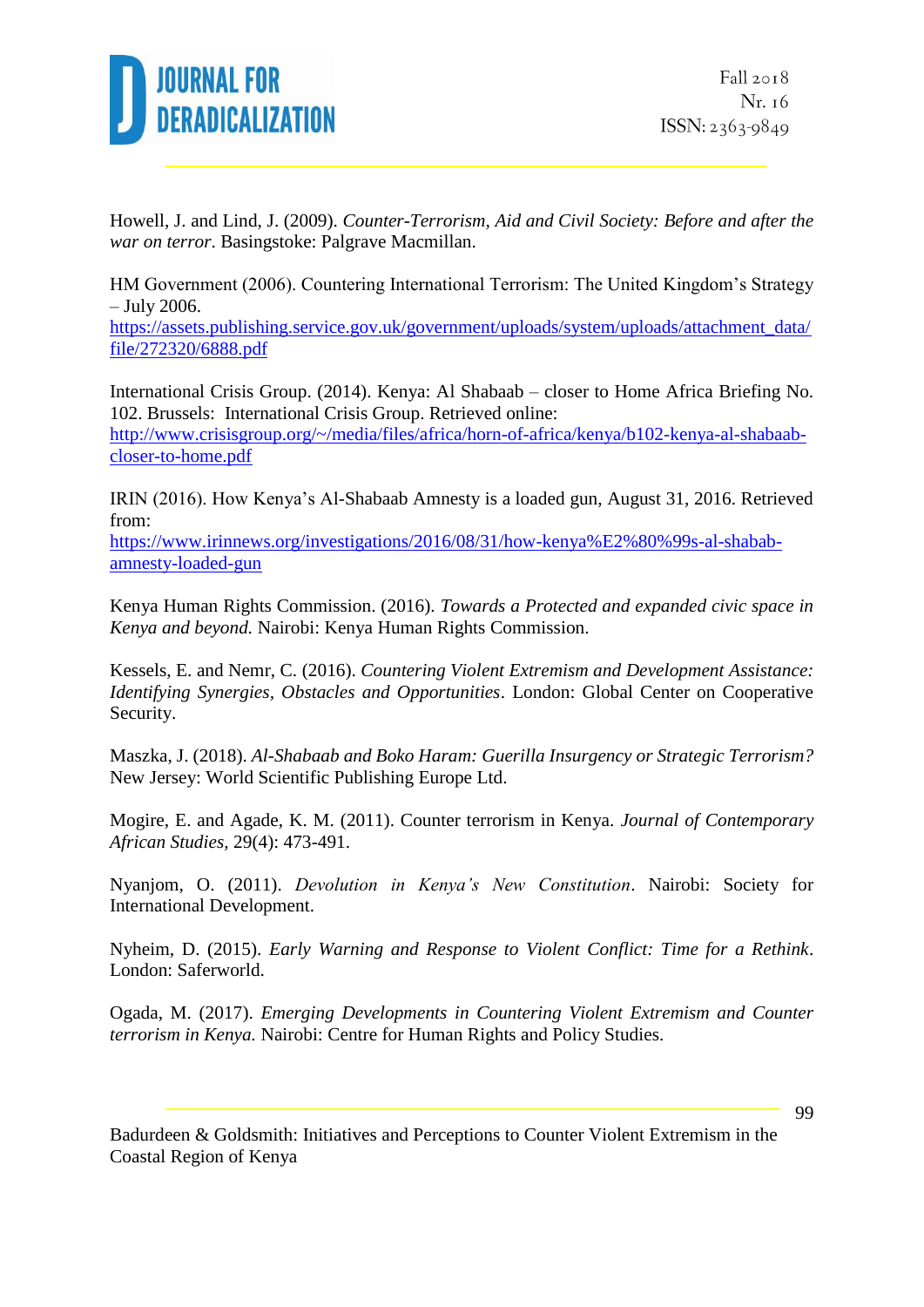

OSCE. "Preventing Terrorism and Countering Violent Extremism and Radicalization that Lead to Terrorism: A Community-Policing Approach." OSCE, February, 2014. [http://www.osce.org/atu/111438?download=true.](http://www.osce.org/atu/111438?download=true)

Piedmont, D. (2015). The Role of Disarmament, Demobilization and Reintegration (DDR) in Countering Violent Extremism. Zurich: Center for Security Studies.

Prestholdt, J. (2011). *Kenya, the United States, and Counter Terrorism.* Africa Today, 57(4): 2-27.

Ramraj, V. V., Hor, M., Roach, K. and Williams, G. (2012). *Global Anti-Terrorism Law and Policy* (2<sup>nd</sup> Ed.). Cambridge: Cambridge University Press.

Ridley, N. (2014). *Terrorism in East and West Africa: The Under-focused Dimension.* Cheltenham: Edward Elgar Publishing Limited.

Royal United Services Institute (RUSI) (2017). *STRIVE: Lessons Learned*. Nairobi: Royal United Services Institute.

Ruteere, M. and Mutahi, P. (2018). Civil Society Pathways to Peace and Security: The Peace and Security for Development Programme in Coastal Kenya, in Mazrui, A., Njogi, K., and Goldsmith, P. (Eds.). *Countering Violent Extremism in Kenya: Between the Rule of Law and the Quest for Security.* Nairobi: Twaweza Communications, 169-182.

Sodipo, M.O. (2013). *Mitigating Radicalism in Northern Nigeria*, African Security Brief, No.26.

Subedi, D.B. (2017). Early Warning and Response for Preventing Radicalization and Violent Extremism. *Peace Review: A Journal of Social Justice,* 29(2): 135-143.

The National Academies of Science, Engineering and Medicine (2017). Countering Violent Extremism through Public Health Practice. Washington DC: The National Academic Press.

The Star (2015). Al Shabaab still a major security threat to Kenya – returnees, November 18, 2015. Retrieved from:

[https://www.the-star.co.ke/news/2015/11/18/al-shabaab-still-a-major-security-threat-to](https://www.the-star.co.ke/news/2015/11/18/al-shabaab-still-a-major-security-threat-to-kenya-returnees_c1241219)[kenya-returnees\\_c1241219](https://www.the-star.co.ke/news/2015/11/18/al-shabaab-still-a-major-security-threat-to-kenya-returnees_c1241219)

United Nations Development Programme (UNDP) (2017). *Journey to Extremism in Africa: Drivers, Incentives and the tipping point for recruitment.* New York: UNDP.

Badurdeen & Goldsmith: Initiatives and Perceptions to Counter Violent Extremism in the Coastal Region of Kenya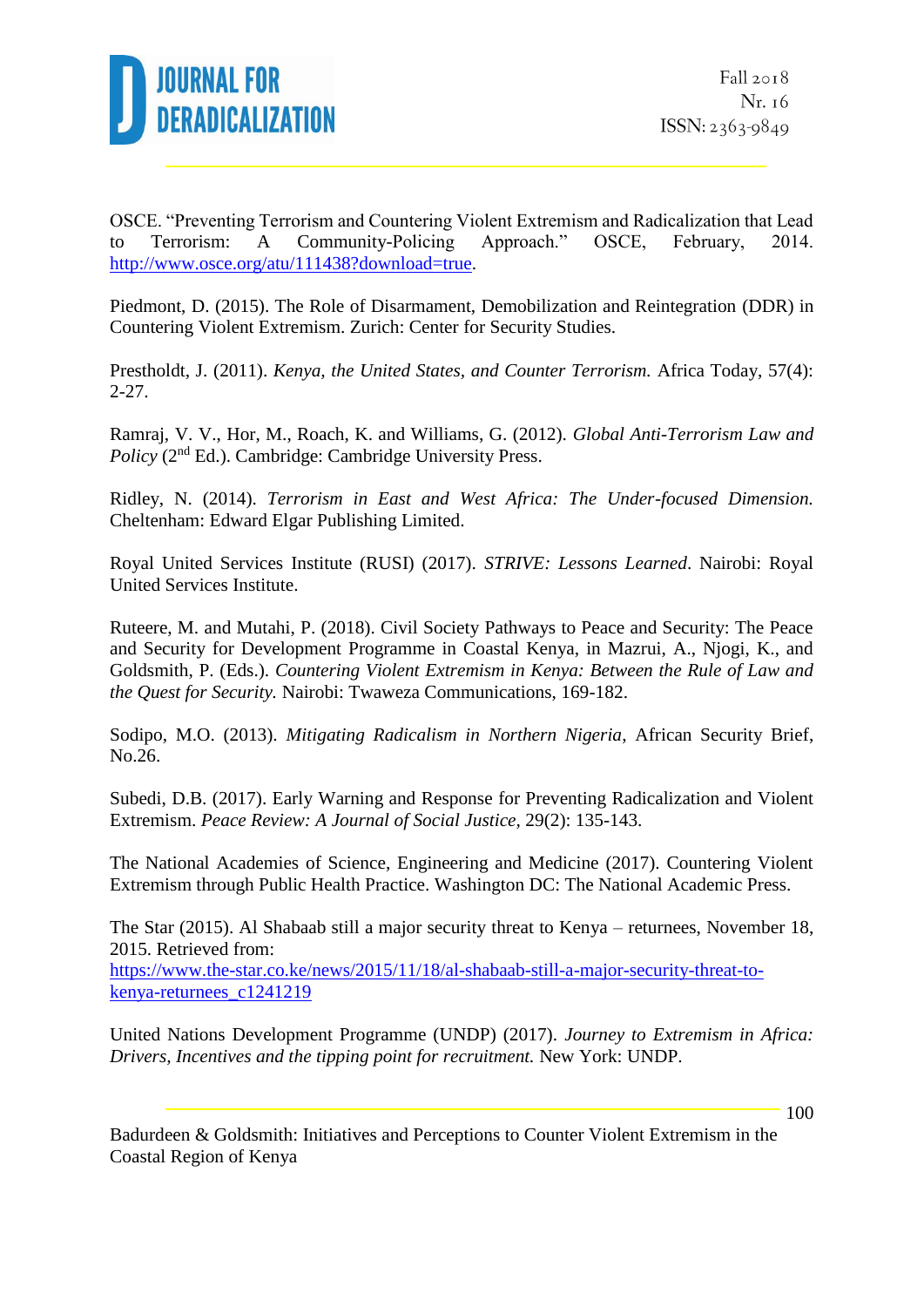

United Nations Development Programme (UNDP) (2016). Preventing and Responding to Violent Extremism in Africa: A Development Approach. Retrieved from: [https://UNDP\\_RBA\\_Preventing\\_and\\_Responding\\_to\\_Violent\\_Extremism\\_2016-19\\_2.pdf](https://undp_rba_preventing_and_responding_to_violent_extremism_2016-19_2.pdf/)

USAID. (2011). *The Development Response to Violent Extremism and Insurgency: Putting Principles into Practice.* Washington, DC: USAID.

United Nations Report. (2012). *Report of the Monitoring Group on Somalia and Eritrea pursuant to Security Council resolution*. Retrieved from [http://www.somaliareport.com/downloads/UN\\_REPORT\\_2012.pdf](http://www.somaliareport.com/downloads/UN_REPORT_2012.pdf) (Accessed on May 2, 2016)

Vadlamudi, S. (2007). The U.S. Embassy Bombings in Kenya and Tanzania in Forest, J. *Countering Terrorism and Insurgency in the 21st Century*. Westport, Connecticut: Praeger Security International, 103-127.

Zieger, S. and Aly, A. (2015). *Countering Violent Extremism: Developing an evidence base for policy and practice.* Perth, Australia: Curtin University.